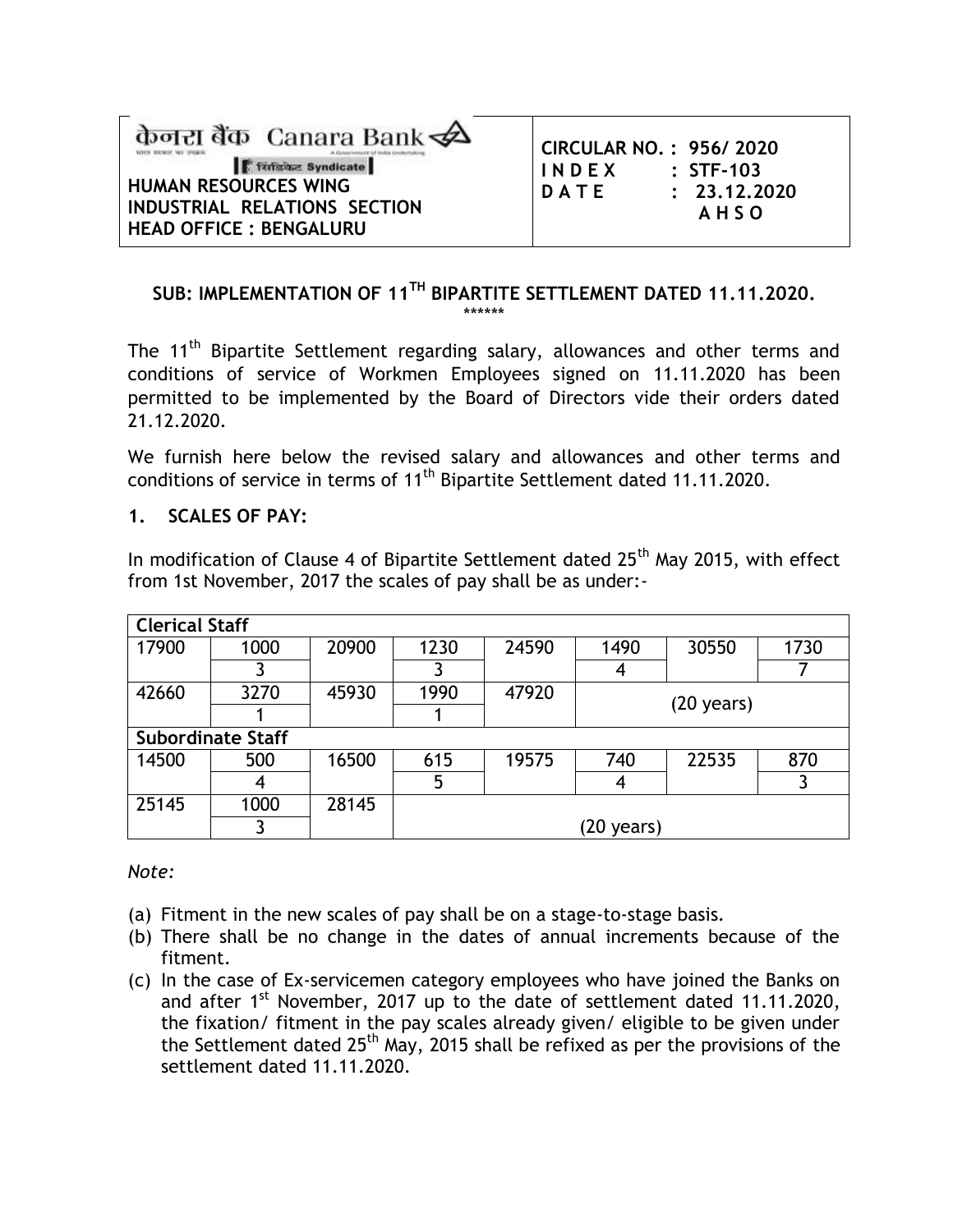(d) All employees belonging to sub- ordinate cadre shall be eligible for one extra increment for passing JAIIB and two increments for passing CAIIB examination w.e.f 01.11.2017.

## **2. STAGNATION INCREMENTS:**

In partial modification of Clause 5 of Bipartite Settlement dated 25<sup>th</sup> May 2015, both clerical and subordinate staff (including permanent part-time employees on scale wages) shall be eligible for nine stagnation increments w.e.f. 1st November 2017 at the rate and frequency as stated herein under:

The clerical and subordinate staff including permanent part-time employees on scale wages on reaching the maximum in their respective scales of pay, shall draw nine stagnation increments at the rate of Rs.1990/- and Rs.1000/- respectively (pro rata in respect of permanent part-time employees) each due under the settlement dated 11.11.2020, and at frequencies of 2 years, from the dates of reaching the maximum of their scales aforesaid.

Provided further that a clerical / subordinate staff (including permanent part-time employees on scale wages) already in receipt of eight stagnation increments shall be eligible for the ninth stagnation increment from 1st November 2017 or two years after receiving the eighth stagnation increment, whichever is later.

Provided further that the stagnation increment/s received by the employees who are/were in service of the Bank as on  $01<sup>st</sup>$  November, 2017 as per periodicity herein before would be readjusted from the date of reaching their maximum by also considering the Graduation/JAIIB/CAIIB Qualifications acquired thereafter, if any, and employee shall be notionally eligible for stagnation increments w.e.f. 01.11.2017 in terms of the settlement dated 11.11.2020 as per revised periodicity which will qualify for superannuation benefits. However, monetary benefit on account of such revised and readjusted stagnation increment/s shall be payable from  $01<sup>st</sup>$  November, 2020 or the actual date of entitlement whichever is later.

#### **3. DEFINITION OF 'PAY':**

In reiteration of Clause 6 of the Bipartite Settlement dated 25th May, 2015, 'Pay' shall be defined as under:

| 'Pay' components                              | Eligible for              |
|-----------------------------------------------|---------------------------|
| <b>Basic Pay</b>                              | <b>Dearness Allowance</b> |
| <b>Stagnation increments</b>                  | <b>HRA</b>                |
| Special Pay                                   | <b>Provident Fund</b>     |
| Graduation Pay/Professional Qualification Pay | Gratuity                  |
| <b>Officiating Pay</b>                        | Pension                   |
|                                               | <b>New Pension Scheme</b> |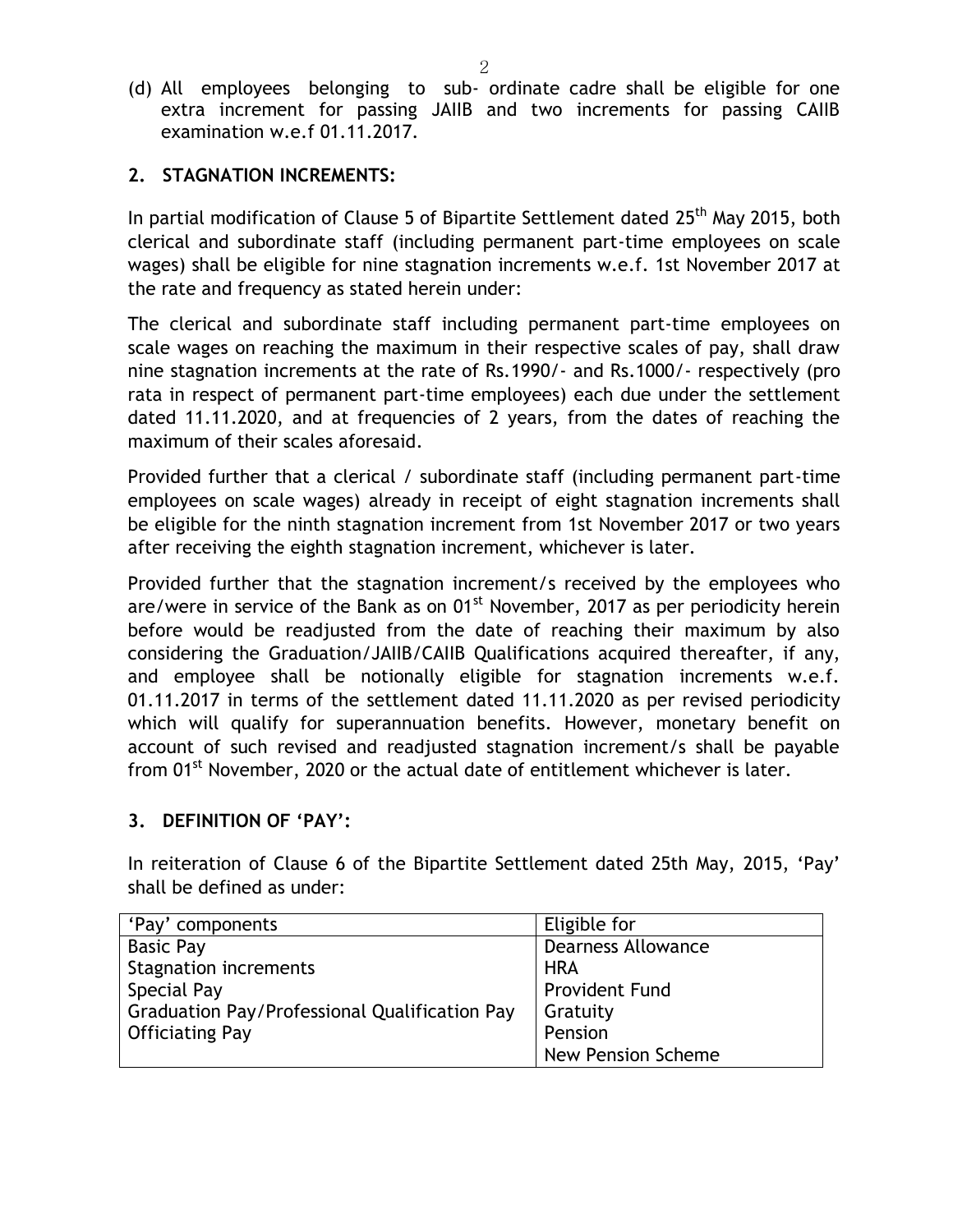Note: The increment component of Fixed Personal Pay as given in Annexure III shall rank for superannuation benefits.

| 'Pay' components                              | Eligible for       |
|-----------------------------------------------|--------------------|
| <b>Basic Pay</b>                              |                    |
| <b>Stagnation increments</b>                  |                    |
| Special Pay                                   |                    |
| Graduation Pay/Professional Qualification Pay | Dearness Allowance |
| <b>Officiating Pay</b>                        |                    |
| Special Allowance                             |                    |
| <b>Transport Allowance</b>                    |                    |

# **4. DEARNESS ALLOWANCE**

In substitution of Clause 7 of Bipartite Settlement dated 25th May, 2015 with effect from 1st November 2017, the Dearness Allowance shall be payable as per the following rates:-

# **Clerical and Subordinate Staff**

0.07% of 'pay' per slab of four points

Note:

Dearness Allowance in the above manner shall be paid for every rise or fall of 4 points over 6352 points in the quarterly average of the All India Average Working Class Consumer Price Index (General) Base 1960=100.

- (a) It is clarified that there shall be no ceiling on Dearness Allowance.
- (b) Dearness Allowance shall be calculated and paid on the following components:
	- Basic Pay including stagnation increments
	- Special Pay
	- Graduation Pay/Professional Qualification Pay
	- Special Allowance
	- Transport Allowance and
	- Officiating Pay

if any, payable under settlement dated 11.11.2020 in respect of both clerical and subordinate staff.

(c) All other existing provisions relating to Dearness Allowance Scheme shall remain unchanged.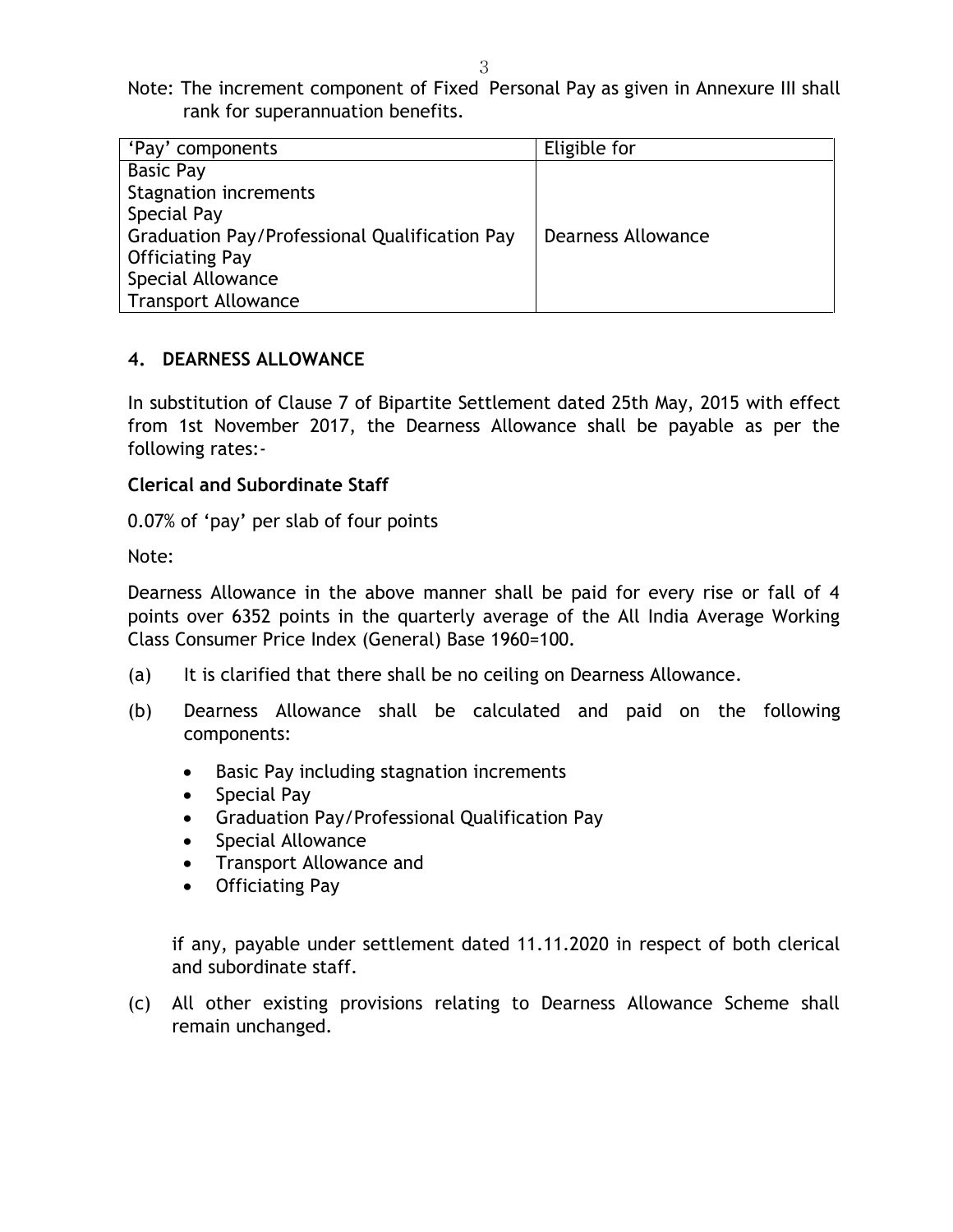## **5. HOUSE RENT ALLOWANCE:**

In substitution of Clause 9 of the Bipartite Settlement dated 25th May, 2015 with effect from 1st November 2017, the House Rent Allowance payable to sub ordinate and clerical staff shall be as under:

| Area           | Rate as percentage of Pay<br>[No Minimum/ No Maximum] |
|----------------|-------------------------------------------------------|
| At all centres | 10.25%                                                |

#### *Note:*

- (1) 'Pay' means as defined in clause 3 of the circular herein above.
- (2) Where quarters are provided, HRA shall not be payable and the rent to be recovered shall be 0.2% of the first stage of the Scales of Pay.
- (3) All other existing provisions relating to House Rent Allowance shall remain unchanged.

Provided further that when a workman employee is transferred out of the station other than on account of request, he/she may, in lieu of HRA as above, claim reimbursement of House Rent upto 150% of HRA otherwise payable and subject to production of Rent Receipt.

#### 6. **SPECIAL ALLOWANCE:**

In modification of clause 9 of the Bipartite Settlement dated 25.05.2015 with effect from 1.11.2017, workmen employees shall be paid Special Allowance as under:

- 16.40% of the Basic pay with applicable DA thereon.
- Note: The Special Allowance with applicable DA thereon shall not be reckoned for superannuation benefits viz., pension including contribution to NPS, PF & Gratuity.

#### 7. **TRANSPORT ALLOWANCE:**

In partial modification of Clause 10 of the Bipartite Settlement dated 25th May, 2015 w.e.f.  $01^{st}$  November, 2017, Transport Allowance shall be paid as under,

| <b>Clerical and Subordinate Staff</b> | Rs.600/- per month with applicable DA<br>thereon |
|---------------------------------------|--------------------------------------------------|
| .                                     |                                                  |

#### **Note:**

- (i) The transport allowance with applicable DA thereon shall not be reckoned for superannuation benefits viz. pension including contribution to NPS, PF and Gratuity.
- (ii) This provision by itself will not preclude the payment of any existing allowance of this nature paid as a result of Government guidelines/bank level settlements.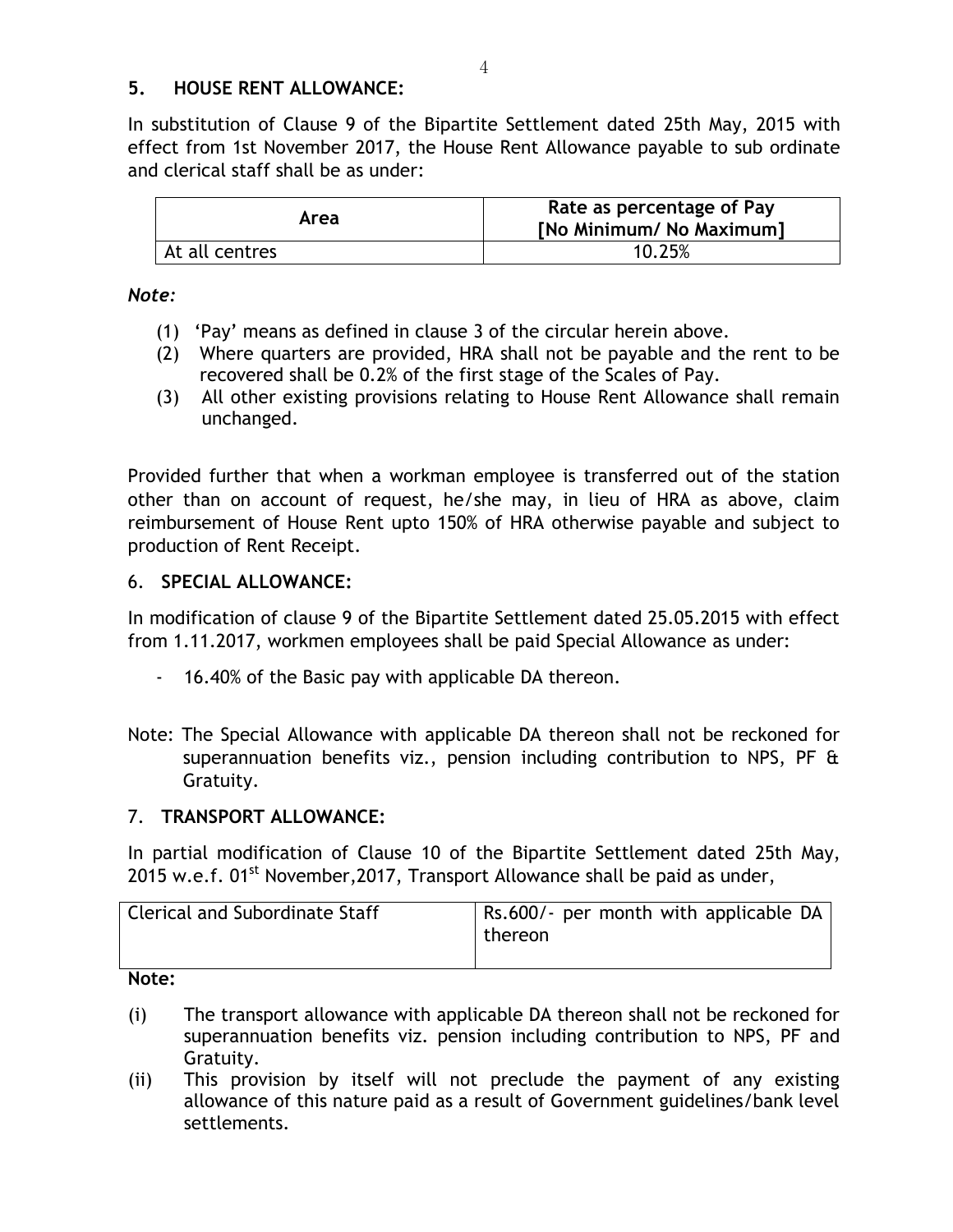#### 8. **SPECIAL PAY:**

In modification of Clause 11 of the Bipartite Settlement dated 25<sup>th</sup> May, 2015, with effect from 1<sup>st</sup> November 2017:

- i) The Special Pay payable to the clerical staff and subordinate staff shall be as mentioned under **Annexure I** to this circular.
- ii) In all other aspects, the general rules and provisions contained in Chapter V of the Bipartite Settlement dated 19<sup>th</sup> October 1966 relating to special pay carrying posts, as modified from time-to-time, shall continue to apply.
- iii) With effect from 1st November 2017, Graduation Pay and Professional Qualification Pay payable to the clerical staff shall be as mentioned in **Annexure II** to this circular.
- iv) The Special Pay, Graduation Pay and Professional Qualification Pay as mentioned in **Annexure I and II** shall rank for superannuation benefits.
- v) In reiteration of sub-clause (xv) of Clause 11 of the Bipartite Settlement dated  $25<sup>th</sup>$  May 2015, a member of the non-subordinate cadre acquiring a Graduate/ National Diploma in Commerce or JAIIB/CAIIB (either or both parts) qualification/s at a time when he/she does not have the requisite number of increments in the scale to be earned as advance increments shall in the first instance be released increments for such qualification(s) acquired to the extent available in the scale and in lieu of the remaining increment(s) not available for being so released as advance increments be granted / released the first installment of Graduation Pay or PQP, as the case may be. Release of subsequent installments of Graduation Pay or PQP shall be with reference to the date of release of Graduation Pay or PQP under this clause.
- vi) Provided that in the case of an employee acquiring such qualifications after reaching the maximum of the scale of pay, he shall be granted from the date of acquiring such qualification the first installment of Graduation Pay or PQP, as the case may be and the release of subsequent installments of Graduation Pay or PQP shall be with reference to the date of release of Graduation Pay or PQP under this clause.

Provided further that in case where the non-subordinate employee as on settlement dated 11.11.2020, has already acquired JAIIB (Part-I) or CAlIB (Part-II)/ Graduation after reaching maximum of the scale of Pay (in case of JAIIB/ CAIIB/ Graduation) or after reaching  $19<sup>th</sup>$  stage of Scale of Pay (in case of CAIIB/Graduation), and has not earned increment(s), otherwise entitled on account of acquiring such qualification, when there were no increments to provide in the scale of pay of those employees, the stagnation increment in such cases may be advanced by one year or two years as the case may be.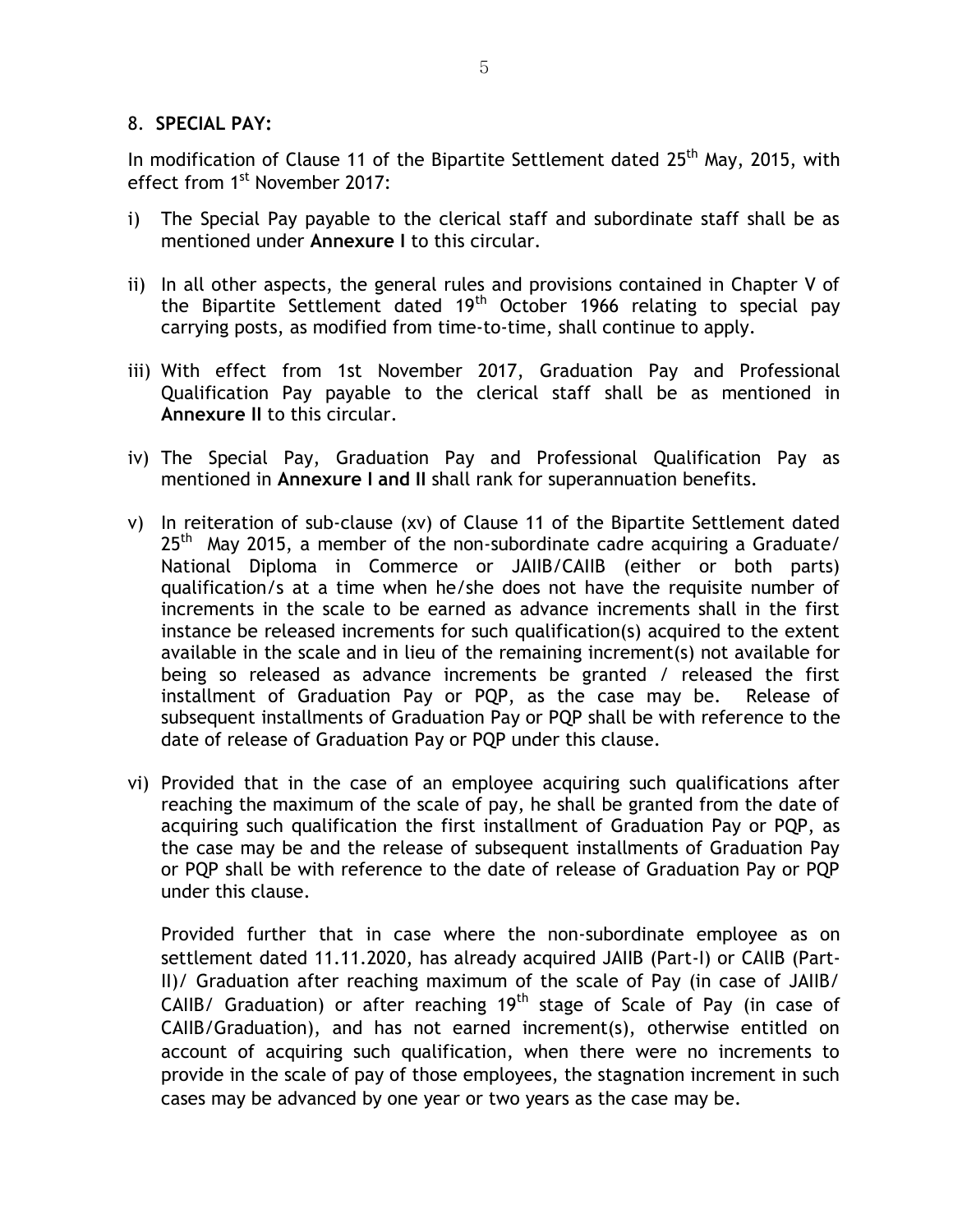## 9. **HILL AND FUEL ALLOWANCE:**

In partial modification of Clause 12 of the Bipartite Settlement dated  $25<sup>th</sup>$  May 2015, the Hill and Fuel Allowance shall be payable at the following rates with effect from 1st November 2017:

| a | At places situated at a height of 3000   8% of pay (Max. Rs.2250/-p.m.)<br>meters and above         |                                |
|---|-----------------------------------------------------------------------------------------------------|--------------------------------|
| b | At places situated at a height of and<br>over 1500 metres, but below 3000<br>metres                 | 4% of pay (Max. Rs. 900/-p.m.) |
|   | At places situated at a height of over<br>1000 metres but less than 1500 metres<br>and Mercara Town | 3% of pay (Max. Rs. 750/-p.m.) |

*Note:* All other existing provisions shall remain unchanged.

## 10. **FIXED PERSONAL PAY:**

In partial modification of Clause XIV of Bipartite Settlement dated 29th October 1993, Clause 13 of Bipartite Settlement dated 27th March 2000, Clause 13 of the Bipartite Settlement dated 2nd June 2005, Clause 13 of Bipartite Settlement dated  $27<sup>th</sup>$  April 2010 and Clause 13 of Bipartite Settlement dated  $25<sup>th</sup>$  May 2015, the Fixed Personal Pay shall be revised with effect from 1st November 2017 as per **Annexure III.**

Note: Only employees who were in the service of the bank on or before 1<sup>st</sup> November 1993 will be eligible for FPP, one year after reaching the maximum scale of pay, they are placed in. Those who joined the Bank on or after 02<sup>nd</sup> November, 1993 are not eligible for FPP.

# **11. PAYMENT OF OVERTIME ALLOWANCE:**

The overtime allowance paid to the employees for the overtime work performed before settlement dated 11.11.2020 shall not be recalculated on account of the Settlement dated 11.11.2020.

# **12. PENSION:**

With effect from  $1<sup>st</sup>$  November 2017, the 'Pay' as defined under Clause 3 of this Circular and drawn by the employees who are members of the Pension Fund shall be taken into consideration for the purpose of calculation of pension as per the Pension Fund Rules/ Regulations in force.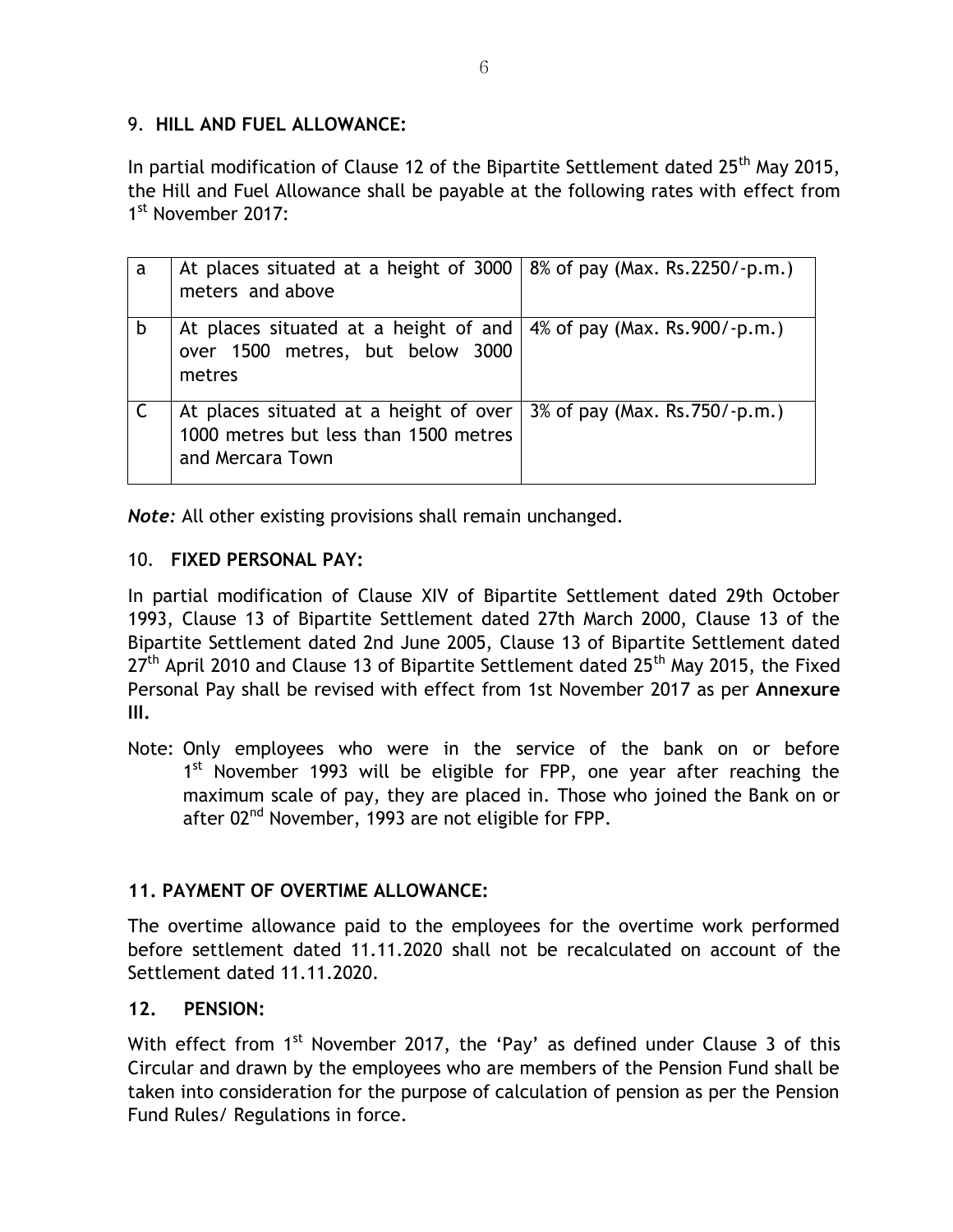# **1. Option not to claim incremental commutation on revised basic pension**

Employees in service of the Bank as on 1st November 2017 and who have retired thereafter but before 11<sup>th</sup> November 2020 and who had opted for commutation of pension will have an option not to claim incremental commutation on revised basic pension.

# **2. Calculation of pension for employees retired between 01.11.2017 and 31.08.2018**

The pension payable to employees is based on the average of the emoluments drawn in the last ten months preceding the retirement of the employee in terms of Regulations 2 and 38 of the Pension Regulations. For the purpose of payment of pension, the pay of the employees retiring on or after 1<sup>st</sup> November, 2017 will be taken on the basis of the Pay as is provided under the Settlement dated 11.11.2020. However, in the case of employees who have retired from the service of the Bank on or after 01<sup>st</sup> November, 2017 but before 31<sup>st</sup> August, 2018 since the period of preceding ten months will constitute Pay both under the settlement dated 11.11.2020 as well as pertaining to Settlement dated  $25<sup>th</sup>$  May, 2015, in such cases, the following procedures will be adopted for determining Pension payable to them.

- (i) For the period of ten months falling on and from  $1<sup>st</sup>$  November 2017, the actual Pay drawn by the employee under the settlement dated 11.11.2020; and
- (ii) For the period falling prior to  $01^{st}$  November 2017, the actual Pay drawn by the employee plus Dearness Allowance at the rate of 47.8 percent thereon will be notionally reckoned as Pay for the purpose.

# **13: DEARNESS RELIEF ON PENSION:**

With effect from 1<sup>st</sup> November, 2017, in respect of employees who retired or died while in service on or after 1<sup>st</sup> November, 2017, Dearness Relief shall be payable at 0.07% per slab on the Basic Pension or Family Pension or Invalid Pension or compassionate allowance as the case may be. Dearness Relief in the above manner shall be paid half yearly for every rise or fall of 4 points over 6352 points in the quarterly average of the All India Consumer Price Index for industrial workers in the series 1960=100.

# 14. **PROVIDENT FUND:**

It is reiterated that:-

(a) The employees who are presently covered under the Pension Scheme shall continue to contribute 10% of the Pay towards Provident Fund, but there shall be no matching contribution.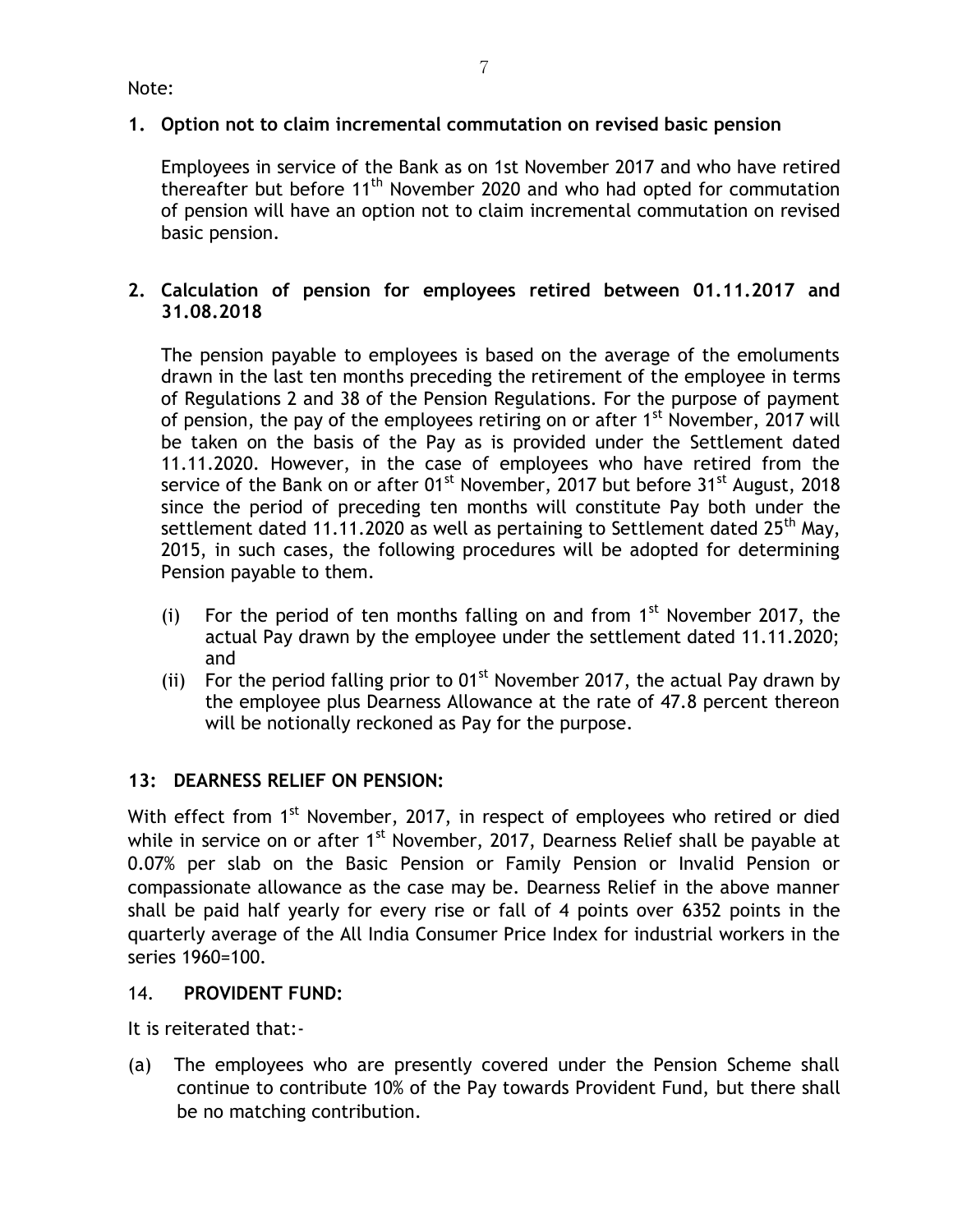(b) Employees who are presently covered under Contributory Provident Fund Scheme and have not opted for Pension Scheme under the Settlement dated 27<sup>th</sup> April 2010 shall continue under the Contributory Provident Fund Scheme as hitherto.

## 15. **NEW PENSION SCHEME:**

(a) In partial modification of Clause 15(d) of Bipartite Settlement dated  $27<sup>th</sup>$  April 2010, in case of all employees who have joined the bank on and from  $1<sup>st</sup>$ April,2010 and who are governed and covered by the New Pension Scheme/ Defined Contributory Pension Scheme, while the employee will continue to contribute 10% of Pay plus Dearness Allowance, the Bank will make a contribution of 14% of Pay and Dearness Allowance from the date of Settlement dated 11.11.2020 **subject to approval of Government.**

A communication in this regard will be issued separately.

(b) The service charges by the Service Provider/Fund Manager of NPS will be borne by the Bank from the FY 2021.

# 16. **FAMILY PENSION:**

**Subject to approval by the Government**, family pension shall be payable at the uniform rate of 30 percent of the Pay of the deceased employee and that there shall be no ceiling on family pension.

A communication in this regard will be issued separately.

# 17. **MEDICAL AID:**

In partial modification of Clause 17 of the Bipartite Settlement dated  $25<sup>th</sup>$  May 2015, w.e.f.  $1^{st}$  November 2017, the Reimbursement of Medical Expenses under Medical Aid Scheme shall be restricted to an amount of Rs.2355/- per annum.

For the calendar year 2017, the reimbursement of medical expenses under the medical aid scheme shall be enhanced proportionately for two months i.e. November and December 2017.

# 18. **DEFINITION OF 'FAMILY':**

In partial modification of Clause 18 of the Bipartite Settlement dated  $25<sup>th</sup>$  May 2015, for the purpose of medical facilities and for the purpose of leave fare concession, the expression 'family' of an employee shall mean:-

(i) The employee's spouse, wholly dependent unmarried children (including step children and legally adopted children) wholly dependent physically and mentally challenged brother/ sister with 40% or more disability, widowed daughters and dependent divorced/ separated daughters, sisters including unmarried/ divorced/ abandoned or separated from husband/ widowed sisters, as also parents wholly dependent on the employee.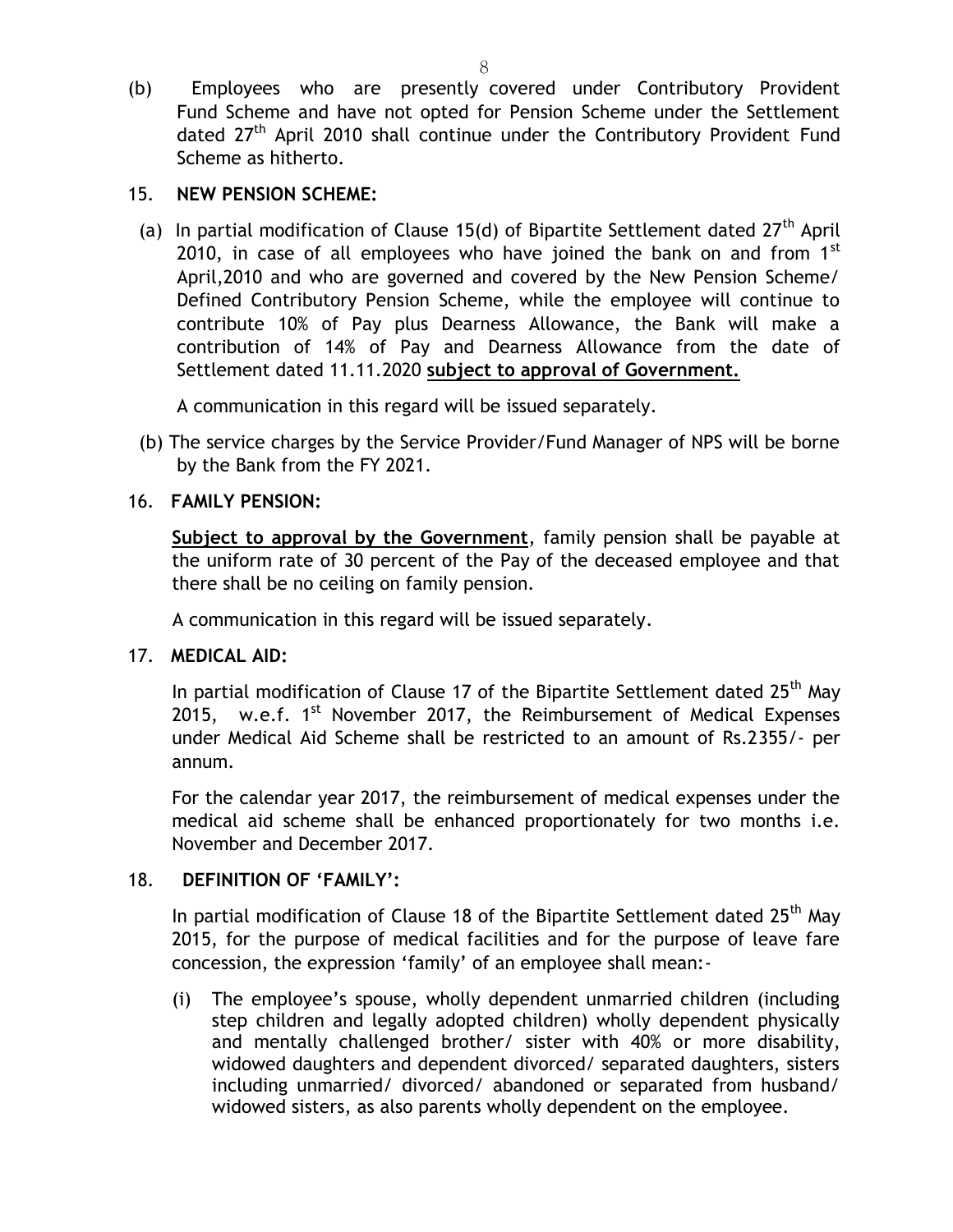Provided that in the case of physically and mentally challenged children, they shall be construed as dependents even after their marriage including spouse and children subject to fulfilling the income criteria.

- (ii) The term wholly dependent family member shall mean such member of the family having a monthly income not exceeding Rs.12,000/- p.m. If the income of one of the parents exceeds Rs.12,000/- p.m. or the aggregate income of both the parents exceeds Rs.12,000/- p.m., both the parents shall not be considered as wholly dependent on the employee.
- (iii) A married female employee may include her natural / legal parents or parents-in-law under the definition of family, but not both, provided that the parents/parents-in-law are wholly dependent on her.

Note: For the purpose of medical expenses reimbursement scheme, for all employees, Leave Fare Concession etc., any two of either of the dependent parents/ parents-in-law shall be covered.

#### 19. **LEAVE FARE CONCESSION:**

- I. In partial modification of Paragraph 19 of Bipartite Settlement dated  $25<sup>th</sup>$ May, 2015 w.e.f. settlement dated 11.11.2020, Leave Fare Concession payable will be the actual return railway fare or steamer fare incurred by the Workman and members of his family subject to the following:
	- a. For availment of leave fare concession under a 2 year block for visit to any place within India, the maximum permissible distance shall be 2600 kms.(one way) for the subordinate staff and 2200 kms (one way) for non- subordinate staff.
	- b. For availment of leave fare concession under a 4 year block for visit to any place in India, the maximum permissible distance shall be 5200 kms (one way) for subordinate staffs and 4400 kms (one way) for nonsubordinate staff.
- II. In partial modification of clause 19 of Bipartite Settlement dated 25th May, 2015, the class of fare to which the workman and the members of his family would be entitled, shall be as follows:

#### Subordinate Staff:

AC III Tier for the journey by mail/express train. By steamer – II Class Cabin.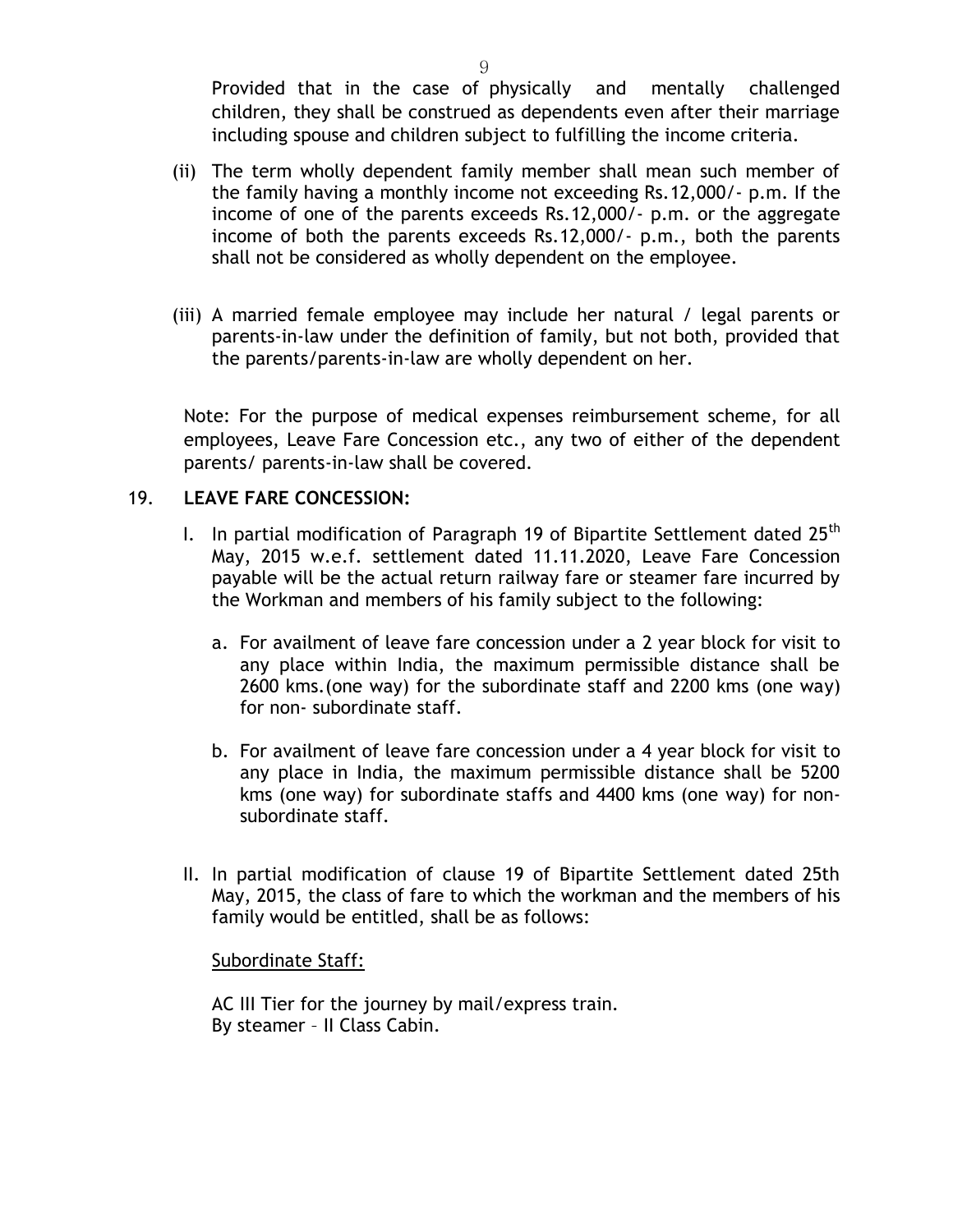#### Non-Subordinate Staff:

AC II Tier for the journey by mail/express train. By steamer – I Class Cabin.

Note: The above entitlement shall also be applicable for travel on duty.

Provided however in the case of non-subordinate staff, they will be reimbursed the fare for travel by Rajdhani/Shatabdi Trains if the travel has been actually undertaken by such trains.

Provided further that where the non-subordinate employee and/or dependent members of his family undertake travel by air either to his place of domicile or to any other place for rest and recuperation within India, he shall be entitled to be reimbursed the actual air fare so incurred or the II AC class fare by Train by a direct route in case of travel to place of domicile or to the extent of the maximum admissible distance in case of travel to any other place for rest and recuperation during the two year/ four year block respectively whichever is less.

Provided further that in addition to train fare, charges incurred on account of local sightseeing during availment of LFC may also be reimbursed subject to total claim not exceeding the amount equivalent to eligible Train fare as per respective entitlement.

Note: GST Charges levied on Train fare shall be over and above the entitlement. In view of prevailing dynamic fare system, the cost of train tickets charged on the date of booking will be reimbursed.

For employees working in North-East States, LFC will begin from Guwahati and the eligible Train fare from their place of work to Guwahati will be additionally paid. Similarly, eligible fare for Andaman and Nicobar Islands to Chennai/Kolkata, Lakshadweep to Kochi, far flung area branches in Himachal Pradesh, Uttarakhand, Sikkim, Jammu and Kashmir or any other areas which are not directly connected by Train shall be additionally reimbursed under LFC in addition to normal entitlements for the employees working in these areas to the nearest major Railway Station.

An employee and/or members of his family, when availing leave fare concession may undertake travel by any mode of surface transport between places and the employee will be eligible to claim in respect of such journey his actual expenditure or the notional Train fare by the entitled class for the admissible and entitled distance, whichever is less, within his overall entitlement.

For the purpose of this sub clause, travel by any approved mode of surface transport would mean such travel undertaking through any public transport or transport (including Taxi) operated by agencies/tour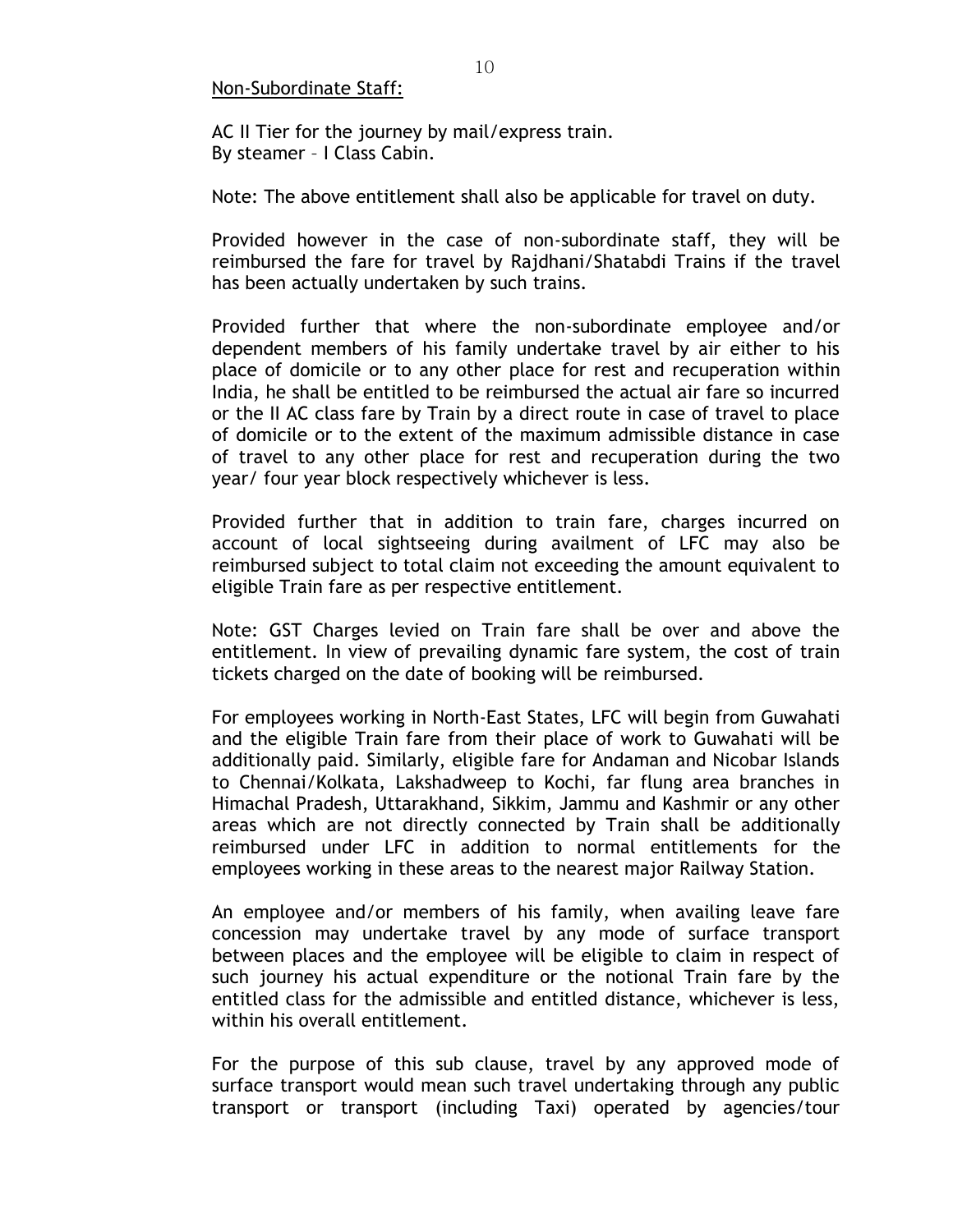operators approved by appropriate Government Authorities or Motor Car owned by the employee / spouse.

- III. By exercising an option any time during a block of 2 years or 4 years, as the case may be, an employee can either undertake travel availing of leave fare concession and claim reimbursement upto his entitlement or to encash the facility for the concerned Block. The option so exercised shall be irrevocable for the Block concerned. On opting to encash the facility, he/she will be entitled to receive a lump sum equivalent to notional train fare for the admissible distance (depending on a 2 year or 4 year block) by the entitled class, subject to deduction of admissible tax at source. Leave Fare Concession for travel to place of domicile is not encashable. The facility of encashing of Leave Fare Concession may be allowed to employees without the requirement of availing Leave for this purpose. An employee opting to encash his LFC shall prefer the claim for himself and his family members only once during the block/ term in which such encashment is availed of. The facility of encashment of privilege leave while availing Leave Fare concession is also available while encashing the facility of LFC.
- IV. Provisions under clause 10.13 (iii) of Bipartite Settlement dated  $19<sup>th</sup>$ October, 1966 regarding restrictions on entitlement to LFC where both Husband and Wife are working in same Bank shall stand deleted. Accordingly, henceforth LFC can be availed independently where both husband and wife are working the same Bank.
- V. All employees will be given an opportunity to exercise an option within 90 days from the date of settlement i.e., 11.11.2020 to avail LFC under two years/four years block as the case may be. If no option is exercised within the stipulated period, the earlier option will continue to be operative.
- VI. Dolly/Pony Charges as per Government Rates shall be reimbursed within the overall entitlement.

#### **20. HOSPITALISATION:**

In reiteration of Clause 20 of the Bipartite Settlement dated  $25<sup>th</sup>$  May, 2015, the reimbursement of hospitalisation expenses shall continue to be as per the Medical Insurance Scheme detailed in Schedule IV to that Settlement except to the extent as modified hereunder:

The clause "in the event of any claim becoming admissible under this Scheme, the Bank will reimburse the amount of such expenses as would fall under different Heads mentioned below and as are reasonably and medically necessary incurred thereof by or on behalf of such employee" is amended as under:

"In the event of any claim becoming admissible under this scheme, the Bank will reimburse the amount of such expenses as would fall under different heads mentioned below and as are reasonably and medically necessary incurred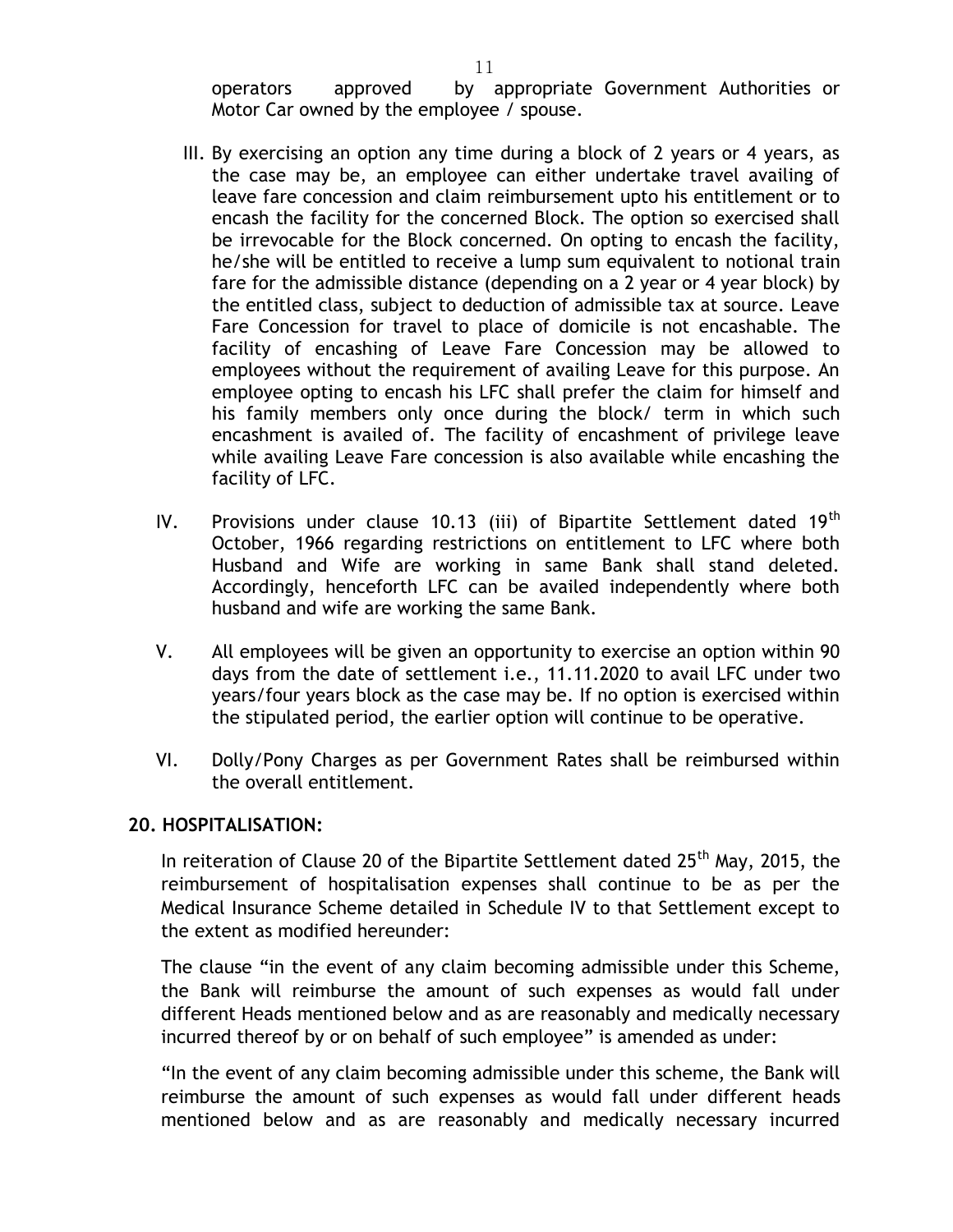thereof by or on behalf of such employee, may be decided by bank independently"

## **Addition in Domiciliary Scheme coverage:**

The following treatments/diseases have also been included under Domiciliary treatment coverage w.e.f. 01/10/2019.

- a. Type I Diabetes
- b. Rheumatoid Arthritis
- c. Psoriasis/Psoriatic Arthritis
- d. System Lupus Erythematous
- e. Inflammatory Bowel Diseases
- f. Additions Diseases
- g. Sjogren's Diseases
- h. Hashimoyos Thyroiditis
- i. Auto immune vacuities
- j. Pernicious Anemia
- k. Celiac disease
- l. Auto immune myositis

## 21. **COMPENSATION ON TRANSFER:**

In supersession of Clause 21 of Bipartite Settlement dated  $25<sup>th</sup>$  May 2015, with effect from 01/11/2020, compensation on transfer, shall be as under:-

An employee on transfer shall be paid the cost actually incurred for transporting his personal effects, as under:

#### **BY TRAIN:**

|                           | Non Sub-staff | Sub-staff |
|---------------------------|---------------|-----------|
| a. For married persons    | 3500 kg.      | 2500 kg.  |
| b. For unmarried persons. | 2500 kg.      | 1500 kg.  |

**By Road:** An employee on transfer from one station to another can transport his/her personal effects by rail/road upto the stipulated weights by an IBA approved Transport Operator.

# 22. **COMPENSATION FOR LOSSES DUE TO BREAKAGE OR DAMAGE TO GOODS ON TRANSFER:**

In modification of Clause 22 of Bipartite Settlement dated 25<sup>th</sup> May 2015, with effect from the 01/11/2020, compensation on transfer, shall be as under:-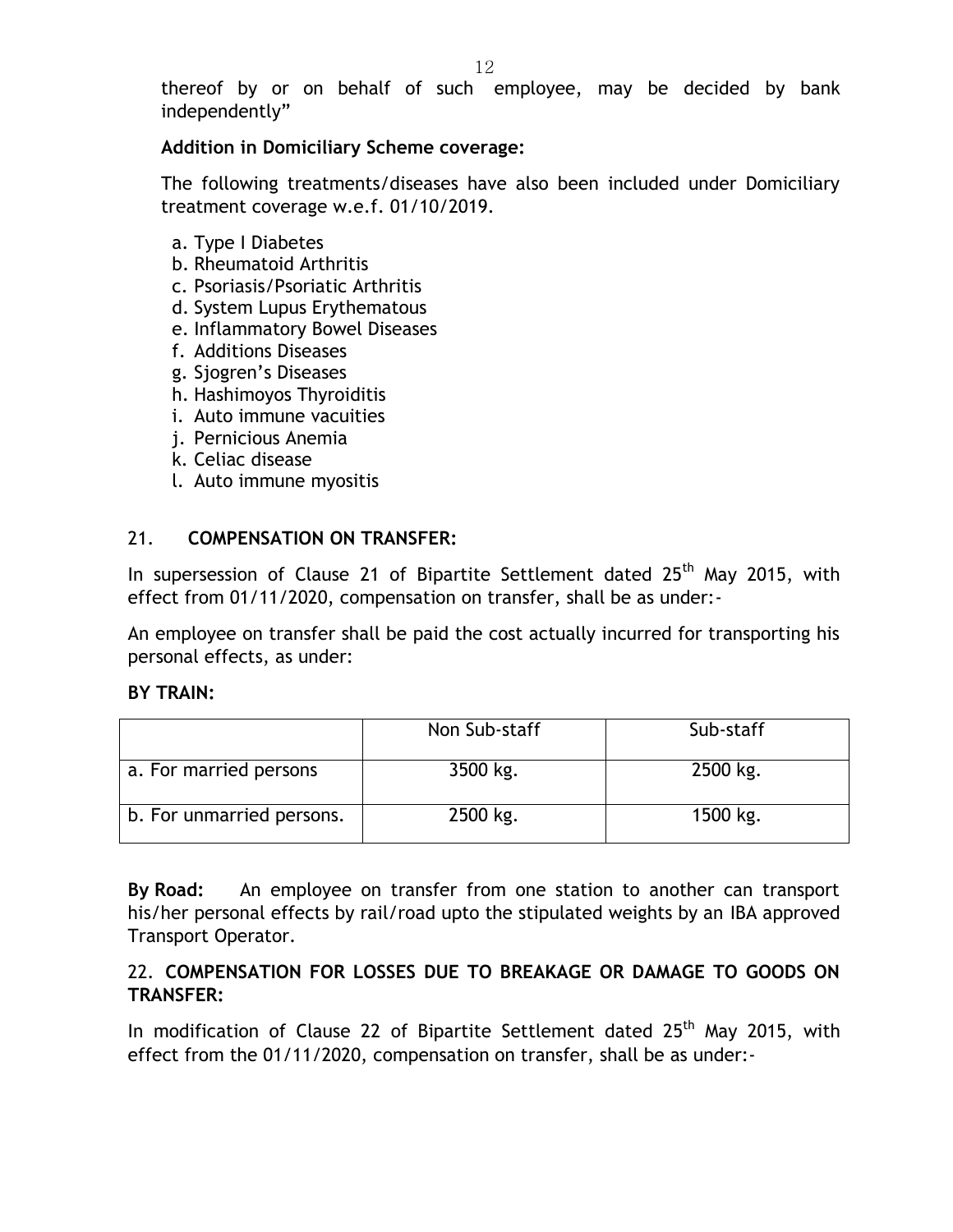a. Where an employee produces receipts or a statement of loss in respect of breakages subject to a maximum of:

| <b>Clerical Staff</b> | $Rs.1,650/-$ |
|-----------------------|--------------|
| Subordinate Staff     | $Rs.1,100/-$ |

b. Where no receipts/statement of loss are produced, a lumpsum payment of:

| Clerical Staff | Rs. 1,100/- |
|----------------|-------------|
|                |             |

Subordinate Staff : Rs. 825/-

## 23. **HALTING ALLOWANCE**

In modification of Clause 23 of the Bipartite Settlement dated 25<sup>th</sup> May, 2015, with effect from 01/11/2020, halting allowance shall be payable at the following rates for the days spent on duty outside the headquarters:

|                             | (A)                      | (B)                                                                                                                                                                                                     | (C)                     |
|-----------------------------|--------------------------|---------------------------------------------------------------------------------------------------------------------------------------------------------------------------------------------------------|-------------------------|
|                             | Places<br>with           | Places with population of<br>population of $12 \mid 5$ lakhs and above, State<br>lakhs and above   Capitals/ Capitals<br>0f<br>and States of Goa   Union Territories<br>not<br>covered in column<br>(A) | <b>Other Places</b>     |
| <b>Clerical Staff</b>       | Rs.1050/-<br>per<br>diem | Rs.900/- per diem                                                                                                                                                                                       | Rs.675/-<br>per<br>diem |
| Subordinate<br><b>Staff</b> | Rs.750/- per diem        | Rs.600/- per diem                                                                                                                                                                                       | Rs.375/-<br>per<br>diem |

Provided that an employee can also claim lodging expenses reimbursed by production of Hotel Rent Receipts subject to ceilings prescribed hereunder:

| A)     | (B)                                                                                                                                                                                                                 |  |
|--------|---------------------------------------------------------------------------------------------------------------------------------------------------------------------------------------------------------------------|--|
| Places | with   Places with population   Other Places<br>population of 12   of 5 lakhs and above,<br>lakhs and above State Capitals/ Capitals<br>and States of Goa $\vert$ of Union Territories not<br>covered in column (A) |  |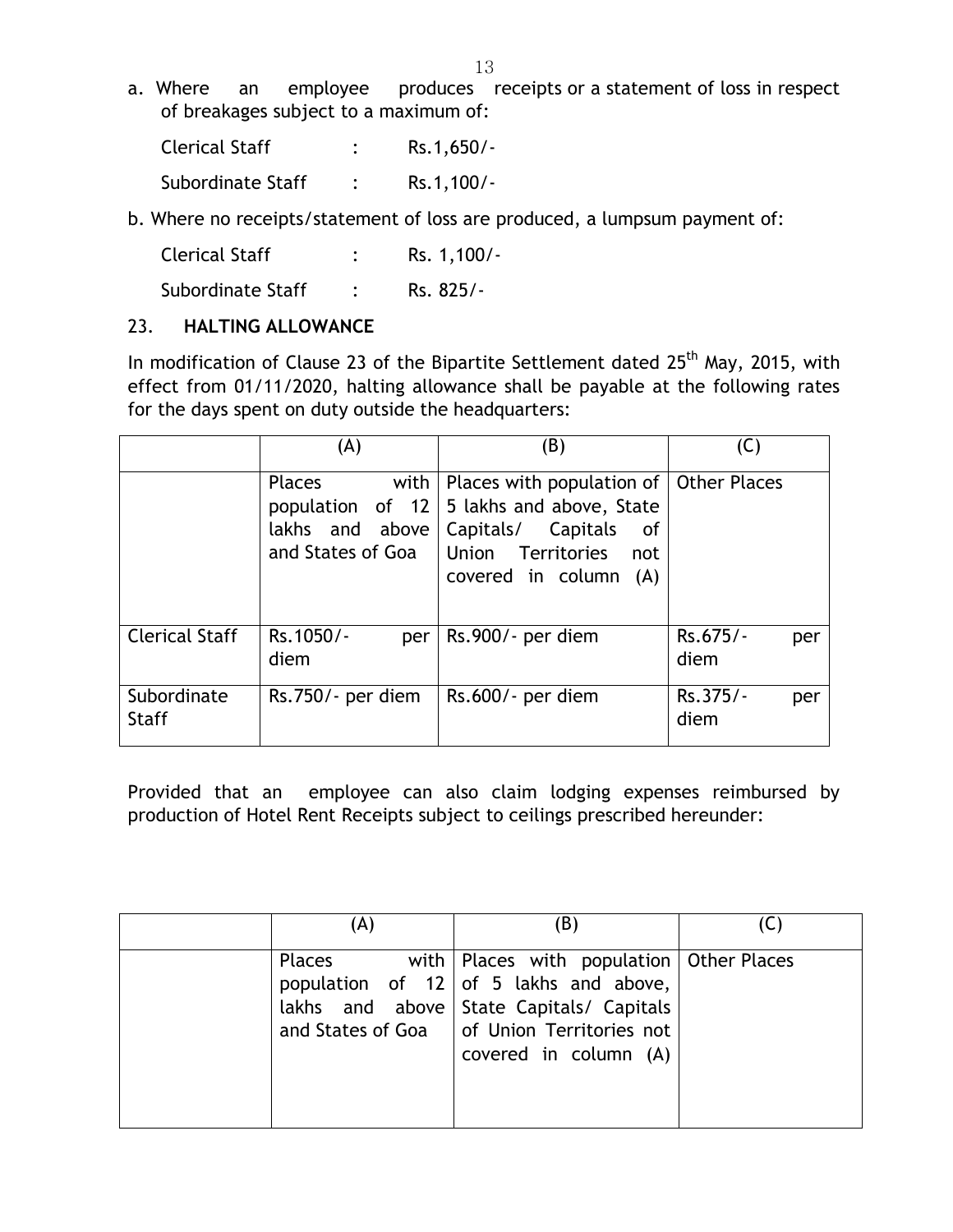| <b>Clerical Staff</b>       | Rs.2500/- per day | Rs.2000/- per day | Rs.1500/- per day |
|-----------------------------|-------------------|-------------------|-------------------|
| Subordinate<br><b>Staff</b> | Rs.1250/- per day | Rs.1000/- per day | Rs.750/- per day  |

Provided further that in such cases of reimbursement of Hotel Rent, Boarding charges at 25% of the Halting Allowance shall be payable.

# 24. **WASHING ALLOWANCE:**

In supersession of Clause 24 of Bipartite Settlement dated  $25<sup>th</sup>$  May, 2015, with effect from 01/11/2017, washing allowance shall be payable at Rs.200/- p.m., where the washing of livery is not arranged by the bank.

#### 25. **CYCLE ALLOWANCE:**

In supersession of Clause 25 of Bipartite Settlement dated 25<sup>th</sup> May, 2015, with effect from 01/11/2017, cycle allowance is payable to the members of the subordinate staff who are required to use a cycle on regular assignment for outdoor duties at Rs.150/-p.m. at all centres.

Cycle allowance would not be paid to workman member of the subordinate staff entitled to the allowance for the period of leave where such leave exceeds 30 days.

## 26. **SPLIT DUTY ALLOWANCE:**

In partial modification of Clause 26 of the Bipartite Settlement dated  $25<sup>th</sup>$  May, 2015, with effect from 01/11/2017, Split Duty Allowance shall be payable at all centers at Rs.200/-p.m.

#### 27. **PROJECT AREA COMPENSATORY ALLOWANCE:**

In partial modification of Clause 27 of the Bipartite Settlement dated  $25<sup>th</sup>$  May, 2015, with effect from 01/11/2017, workmen in project areas shall be paid project area compensatory allowance as under:

| Project Area Group 'A' |                | Project Area Group 'B' |               |
|------------------------|----------------|------------------------|---------------|
| <b>Clerical Staff</b>  | $Rs.290/-p.m$  | <b>Clerical Staff</b>  | $Rs.230/-p.m$ |
| Sub-Staff -            | $Rs.230/-p.m.$ | Sub-Staff -            | Rs.200/-p.m.  |

Note: In addition to the areas/places identified and defined as Project Area, Branches open and located within special economic zone, export promotion zone etc., shall be treated as Project Areas for the purpose of Payment of Project Area Compensatory Allowance as above.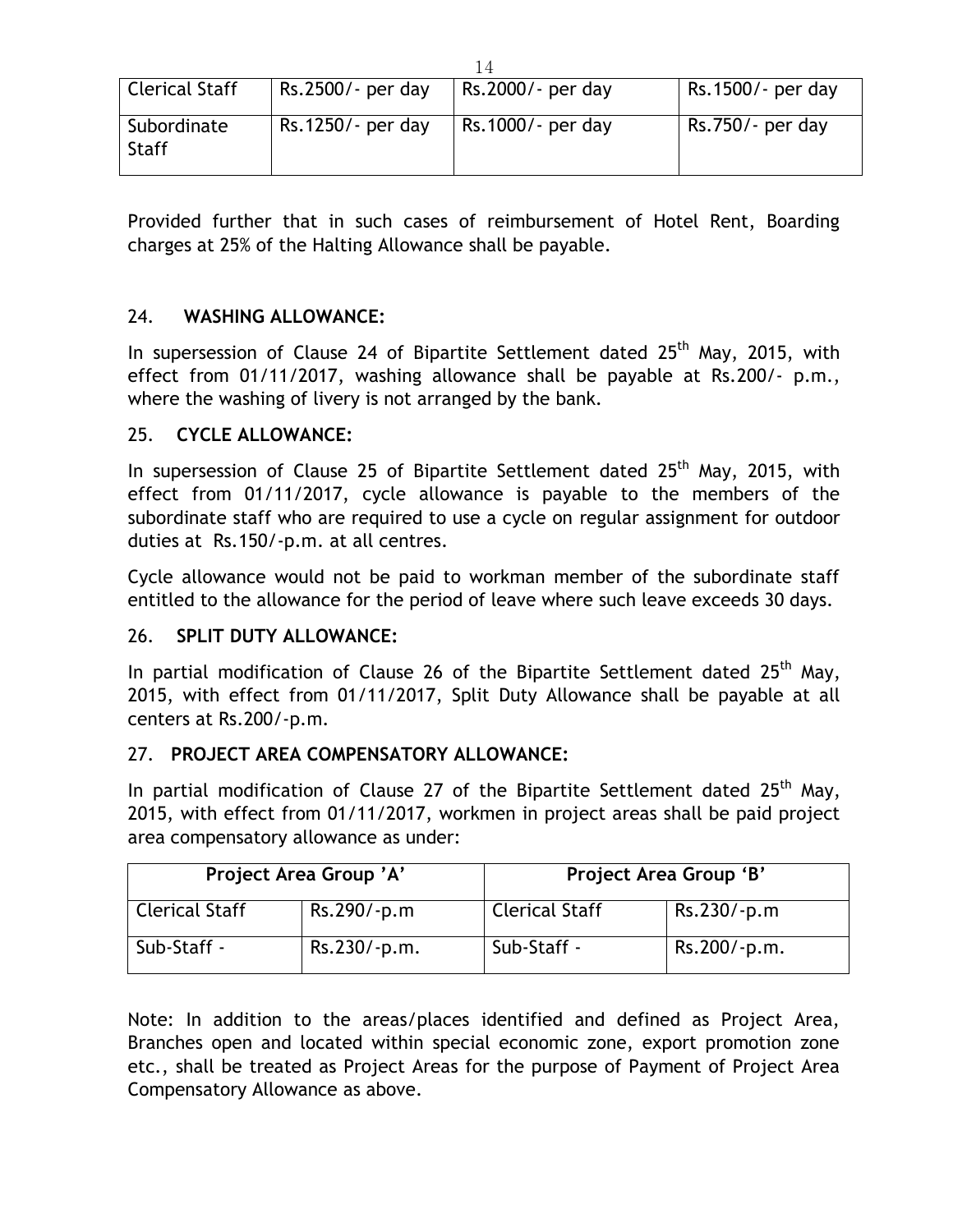# 28. **PROJECT AREA CENTRES**

In partial modification of clause 8.1 of Settlement dated 19<sup>th</sup> October 1966, clause  $II/8$  of Settlement dated  $8<sup>th</sup>$  November 1973 and Clause II of Minutes of discussions dated 15<sup>th</sup>/16<sup>th</sup> April 1980, the following places shall be termed as Project Areas for the purpose of the provisions under the settlement dated 11.11.2020

## **Project Area Centres – Group A**

- 1. Bheemarayangudi (Gulbarga District, Karnataka)
- 2. Bhilai
- 3. Bokaro
- 4. Burnpur (West Bengal)
- 5. Dapchari (Thane District, Maharashtra)
- 6. Durg (Madhya Pradesh)
- 7. Durgapur
- 8. Heavy Electricals, Kailasapuram (Tiruchirapalli)
- 9. Jamshedpur
- 10. Pong Dam (Punjab)
- 11. Rajghat (Madhya Pradesh)
- 12. Ramagudam (Andhra Pradesh)
- 13. Reasi (Jammu & Kashmir)
- 14. Rourkela
- 15. Sundarnagar (Mandi District, Himachal Pradesh)
- 16. Tirthapuri (Aurangabad District, Maharashtra)
- 17. Vishakapatnam (Andhra Pradesh)

# **Project Area Centres – Group B**

- 1. Agali Attapady Irrigation Project
- 2. Almatti Dam Site (Karnataka)
- 3. Ambikanagar (Karnataka)
- 4. Ankleshwar (Gujarat)
- 5. Balimela (Koraput District, Orissa)
- 6. Bhadravati (Chandrapur District, Maharashtra)
- 7. Bhopal Heavy Electricals (Madhya Pradesh)
- 8. Cambay (Gujarat)
- 9. Chakranagar (Shimoga District)
- 10. Chas
- 11. Chattargarh (Rajasthan Rajasthan Canal)
- 12. Dandeli (Karnataka)
- 13. Deola (Chankapur Project, Nasik)
- 14. Dharoi Village (Ahmedabad Circle)
- 15. Donimalai (Karnataka)
- 16. Dhurva
- 17. Farakka Barrage
- 18. Gajuvaka
- 19. Ganeshgudi (Giant Kali Project, Supa Dam)
- 20. Gunupur (Koraput District, Orissa)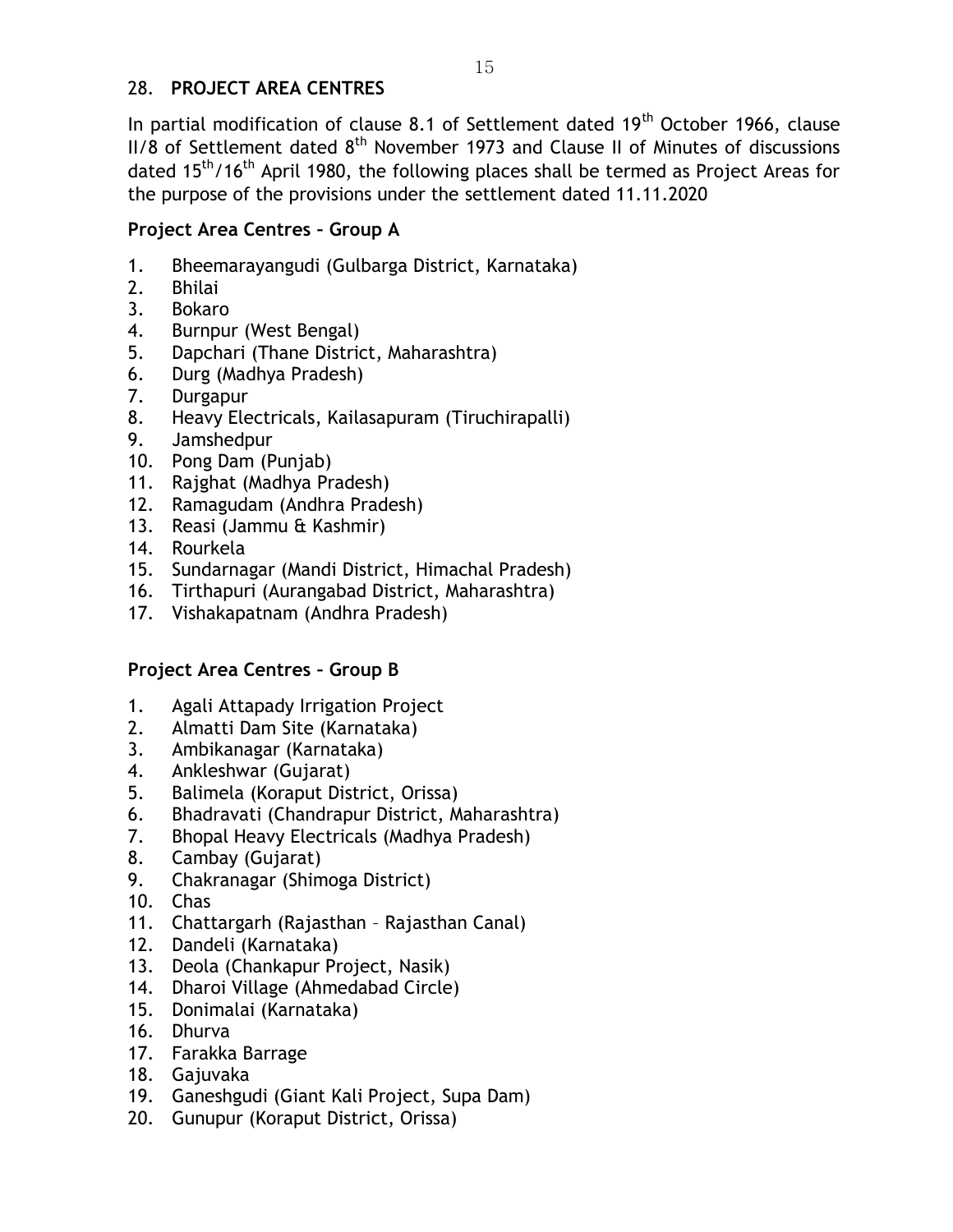- 21. Haldia (West Bengal)
- 22. Hatia
- 23. Idikki
- 24. Jagdalpur
- 25. Jeypori (Koraput District, Orissa)
- 26. Jog Falls (Karnataka)
- 27. Jyotipuram (Salai Hydro Electric Project, Jammu & Kashmir)
- 28. Kalpakkam (Tamil Nadu)
- 29. Kanker (Bastar District)
- 30. Kashipur (Koraput District, Orissa)
- 31. Kasimpur (Aligarh, Uttar Pradesh)
- 32. Kargal (Mysore)
- 33. Khetri
- 34. Koraput (Koraput District, Orissa)
- 35. Kotpad (Koraput District, Orissa)
- 36. Kudremukh Iron Ore Project (Malleswara)
- 37. Kulamavu
- 38. Mach hakund (Koraput District, Orissa)
- 39. Mahi (Rajasthan Dam Project)
- 40. Malthon (West Bengal)
- 41. Malkangiri (Koraput District, Orissa)
- 42. Mandi (Himachal Pradesh)
- 43. Munsar (Pench Electric Project, Maharashtra)
- 44. Nagarjunsagar
- 45. Nangal Township
- 46. Narora Atomic Power Project
- 47. Nawarngpur (Koraput District, Orissa)
- 48. Neyveli
- 49. Pandoh
- 50. Pochampadu (Andhra Pradesh)
- 51. Pophali (Maharashtra)
- 52. Ramchandrapuram
- 53. Ranchi (Bihar)
- 54. Rawat Bhata
- 55. Rayaguda (Koraput District, Orissa)
- 56. Sileru (Andhra Pradesh)
- 57. Supa (Karnataka)
- 58. Srisilam (Andhra Pradesh)
- 59. Sunabeda (Koraput District, Orissa)
- 60. Surangani (Himachal Pradesh)
- 61. Talwara
- 62. Umarkote (Koraput District, Orissa)
- 63. Wadigodri (Jayakwadi Project, Aurangabad)
- 64. Obra (Uttar Pradesh)
- 65. Renukoot (Uttar Pradesh)

Note: It is understood that as and when Central Government or any State Government may declare any other centre as project area, the same would be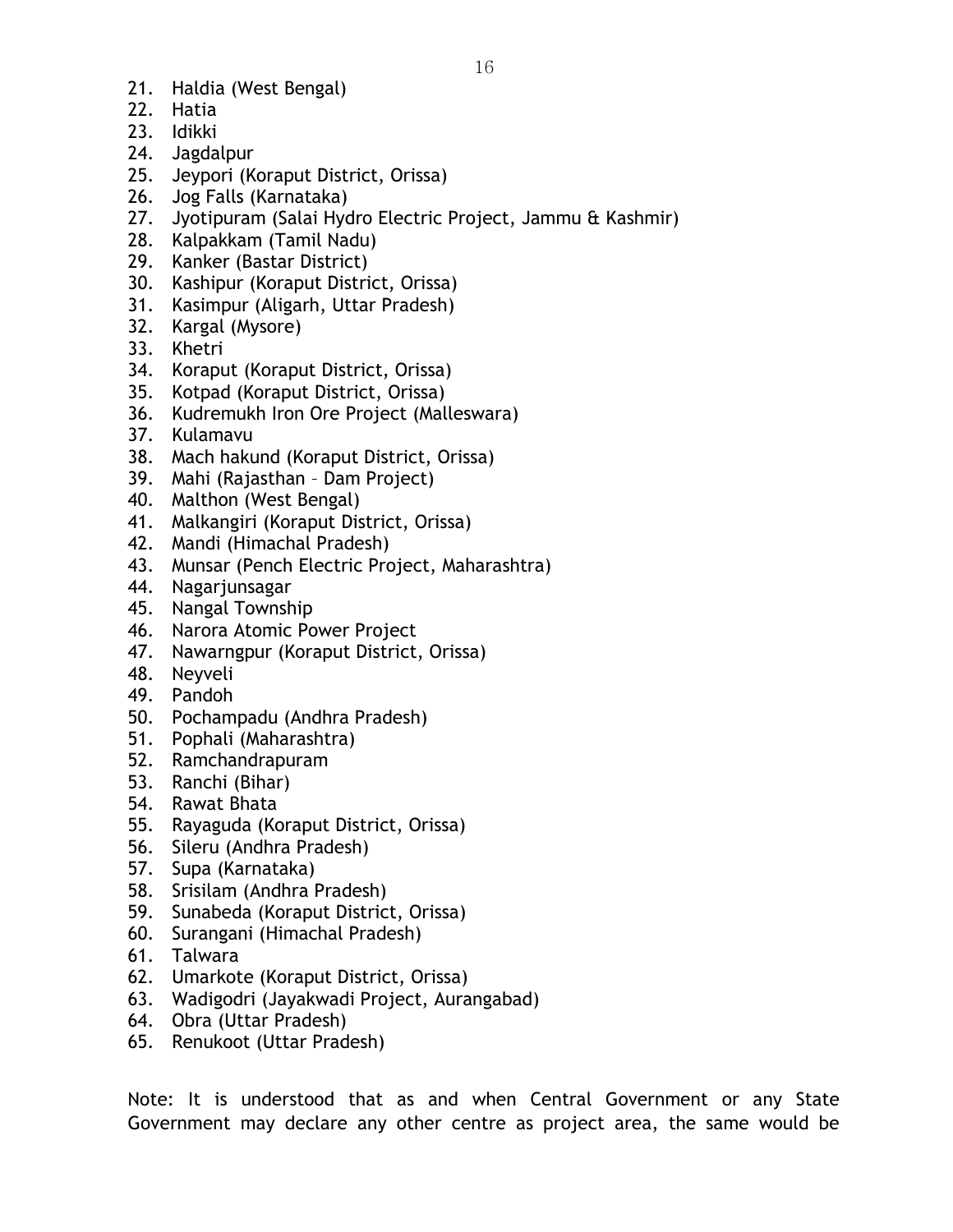treated accordingly. Similarly, if any centre is treated as non-project area by them, those centres would stand deleted from the above list.

# 29. **SPECIAL AREA ALLOWANCE:**

In partial modification of Clause 29 of Bipartite Settlement dated 27th April 2010 and Clause 28 of Settlement dated  $25<sup>th</sup>$  May 2015, the revised rates of Special Area Allowance in terms of as per Annexure-IV to this Circular and the revised rates shall be applicable from 01.11.2017.

# 30. **REIMBURSEMENT OF EXPENSES ON ROAD TRAVEL:**

In substitution of Clause 29 of Bipartite Settlement dated 25<sup>th</sup> Mav. 2015. with effect from 01/11/2020, where an employee has to travel on duty / LFC between two places, he shall be reimbursed actual road mileage cost or at Rs.8/- per k.m., whichever is less.

# **31 PRIVILEGE LEAVE:**

Privilege Leave other than for the purpose of availing the Leave fare Concession should be applied not less than 10 days before the proposed date of commencement of such leave.

Privilege Leave taken on sick grounds when there is no credit in the sick leave account of the employee, will not be counted as an occasion of availing Privilege Leave.

Privilege Leave accruing to an employee shall be allowed to be accumulated beyond 240 days up to a maximum of 270 days. However, encashment of Privilege Leave shall be restricted up to a maximum of 240 days.

# **32. MATERNITY LEAVE:**

Clause 30 of Bipartite Settlement dated  $27<sup>th</sup>$  April 2010 shall be substituted by the following:

- (a) Maternity leave, which shall be on substantive pay, shall be granted to a female employee generally for a period not exceeding 6 months on any one occasion and 12 months during the entire period of her service. Note:
	- (i) In case of delivery of twins, the period of Maternity Leave shall be 8 months.
	- (ii) Maternity Leave may be availed combining with any other kind of leave except casual leave.
- (b) In case of miscarriage/MTP/abortion, maternity leave may be granted as a rule upto 6 weeks on the basis of medical certificate/ advice of the competent medical practitioner, i.e. a qualified gynaecologist. In special/ exceptional cases involving medical complications, associated with miscarriage/MTP/abortion, maternity leave may be granted beyond 6 weeks if advised by a competent medical practitioner (qualified gynaecologist) but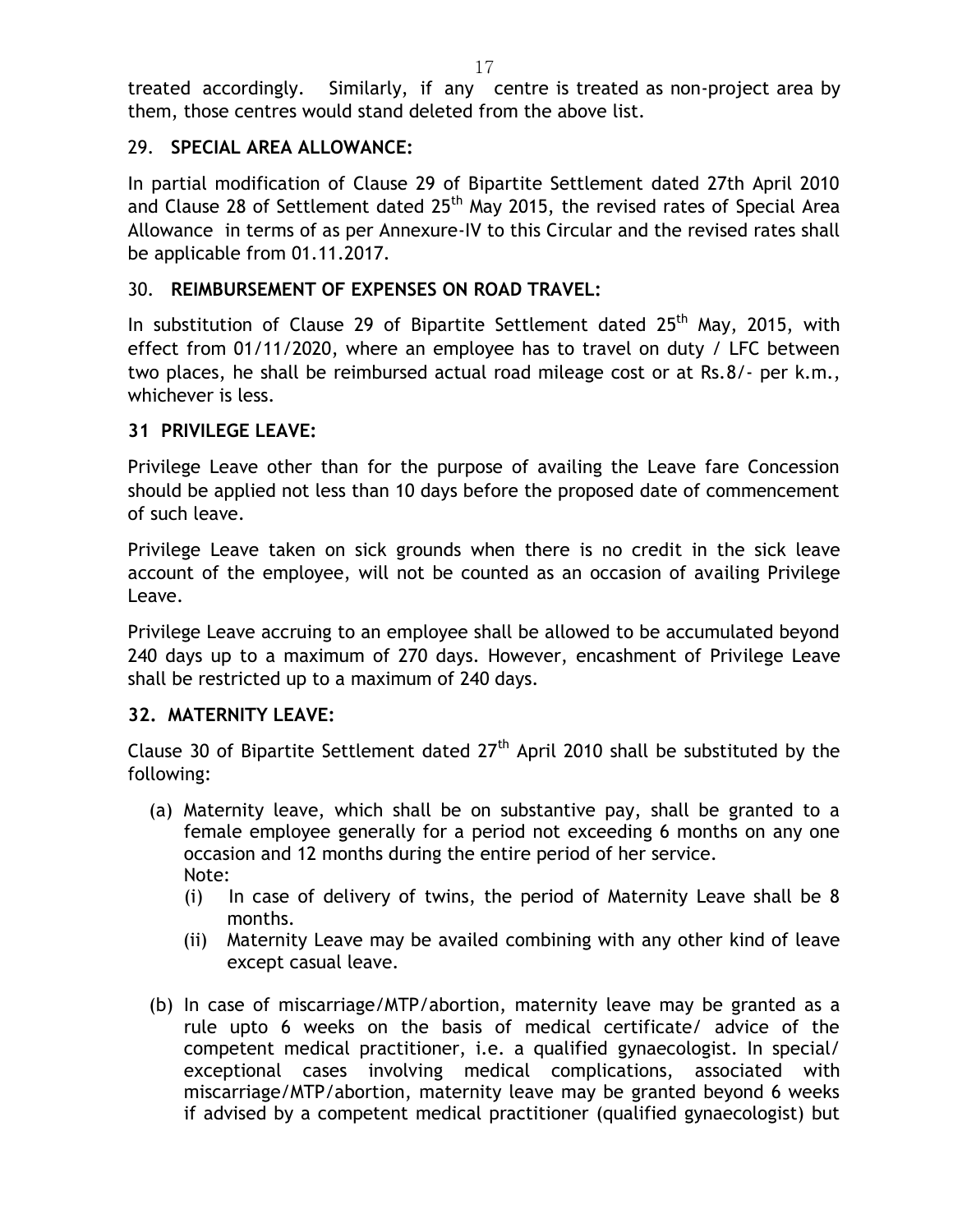upto 6 months only on any one occasion, within the overall limit of 12 months during the entire period of service.

(c) Within the overall period of 12 months, leave may also be granted in case of hysterectomy upto a maximum of 60 days.

Note: In the case of employees who have availed and exhausted Maternity Leave of 12 months, leave of 15 days shall be sanctioned over and above the same, subject to production of Medical Certificate.

- (d) Leave may also be granted once during service to a childless female employee for legally adopting a child who is below one year of age, for a maximum period of nine months, subject to the following terms and conditions: -
	- (i) Leave will be granted for adoption of only one child.
	- (ii) The adoption of a child should be through a proper legal process and the employee should produce the adoption-deed to the Bank for sanctioning such leave.
	- (iii) The permanent part-time employees are also eligible for grant of leave for adoption of a child.
	- (iv) The leave shall also be available to biological mother in cases where the child is born through surrogacy.
- (V) The leave shall be availed within overall entitlement of 12 months during the entire period of service.

(e) Within the overall period of 12 months, leave may also be granted in case of hospitalisation on account of the following gynaecological ailments/treatments upto a maximum of 30 days.

- (i) AUB (Abnormal uterine bleeding)
- (ii) Ovarian Tumor
- (iii) Tubectomy/Tubectomy reversal
- (iv) Post-Partum Depression (PPD)
- (v) Post-Partum Hemorrhage (PPH)
- (vi) Acute Pelvic Inflammatory Disease (Acute PID)
- (vii) Dysfunction Uterine Bleeding;(DUB)

#### **33. PATERNITY LEAVE:**

With effect from the 1st June 2015, male employees with upto two surviving children shall be eligible for 15 days Paternity Leave during his wife's confinement. This leave may be combined with any other kind of leave except casual leave. The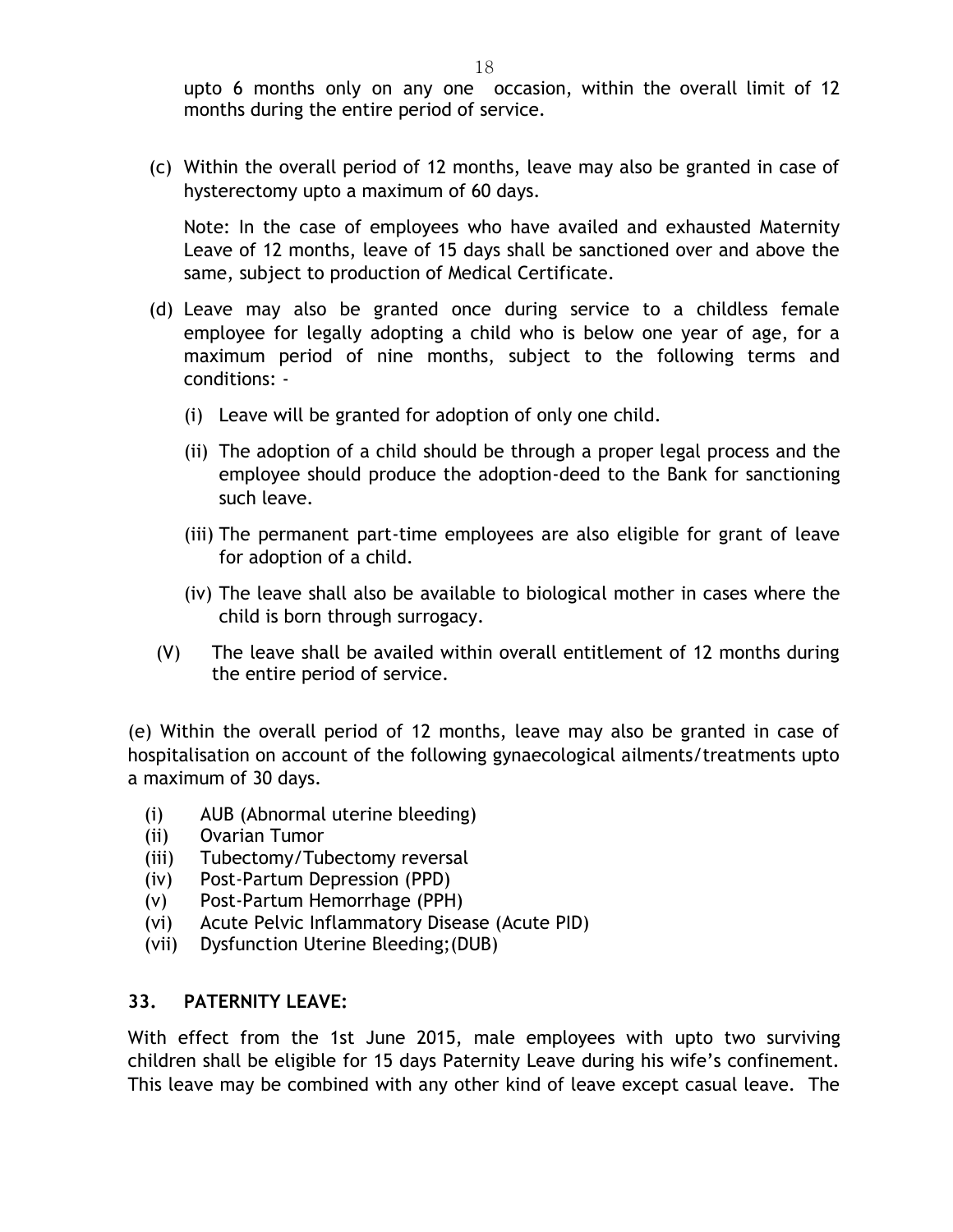leave may be availed upto 15 days before or upto 6 months from the date of delivery of the child.

Note: Paternity Leave as above shall be allowed to employees with upto two surviving children for legally adopting a child who is below one year of age.

## **34. SICK LEAVE:**

- a) In partial modification of Clause IX of Bipartite Settlement dated 17.09.1984 and Clause 6 of Bipartite Settlement dated 28.11.1997, an employee upon completion of 30 years of service, shall be eligible for further additional Sick Leave of 03 months at the rate of one month for each year of service in excess of 30 years, subject to a maximum of 720 days in entire service.
- b) In partial modification of Clause IX(4) of Bipartite Settlement dated 17.09.1984 women employees can avail Sick Leave for the sickness of their children of 8 years and below subject to production of Medical Certificate.

## **35. SPECIAL CASUAL LEAVE:**

- a. W.e.f. 01.11.2020, Special Casual Leave may be granted to an employee on occasions when the Branch where the employee is working or the place where the employee is residing is affected by Curfew, riots, prohibitory orders, natural calamities, floods etc.
- b. W.e.f. 01.11.2020, 04 days Special Casual Leave shall be granted to all physically/orthopedically handicapped employees each year.

#### **36. EXTRAORDINARY LEAVE:**

In partial modification of Clause 13.34 of Settlement dated 19th October 1966 and Clause 36 of Settlement dated  $25<sup>th</sup>$  May, 2015 in exceptional circumstances, Extraordinary Leave may be sanctioned (without wages) not exceeding 3 months on any one occasion (upto 04 months in extreme medical circumstances) and upto a maximum of 24 months during the entire period of an employees' service.

Note: The employee will not be losing any seniority on availing extraordinary leave on medical grounds.

#### 37. **ANNUAL ENCASHMENT OF PRIVILEGE LEAVE:**

From the calendar year 2020, privilege leave encashment shall be permitted at the rate of 5 days for each calendar year at the time of any festival of the employee's choice. Employees who have completed 55 years of age and above, shall be entitled to encash at the rate 7 days for each calendar year in addition to the existing provisions.

#### **38. PERFORMANCE LINKED INCENTIVE SCHEME:**

A Performance Linked Incentive Scheme is introduced which will be based on operating profit/net profit of the Bank. The PLI shall be payable to all employees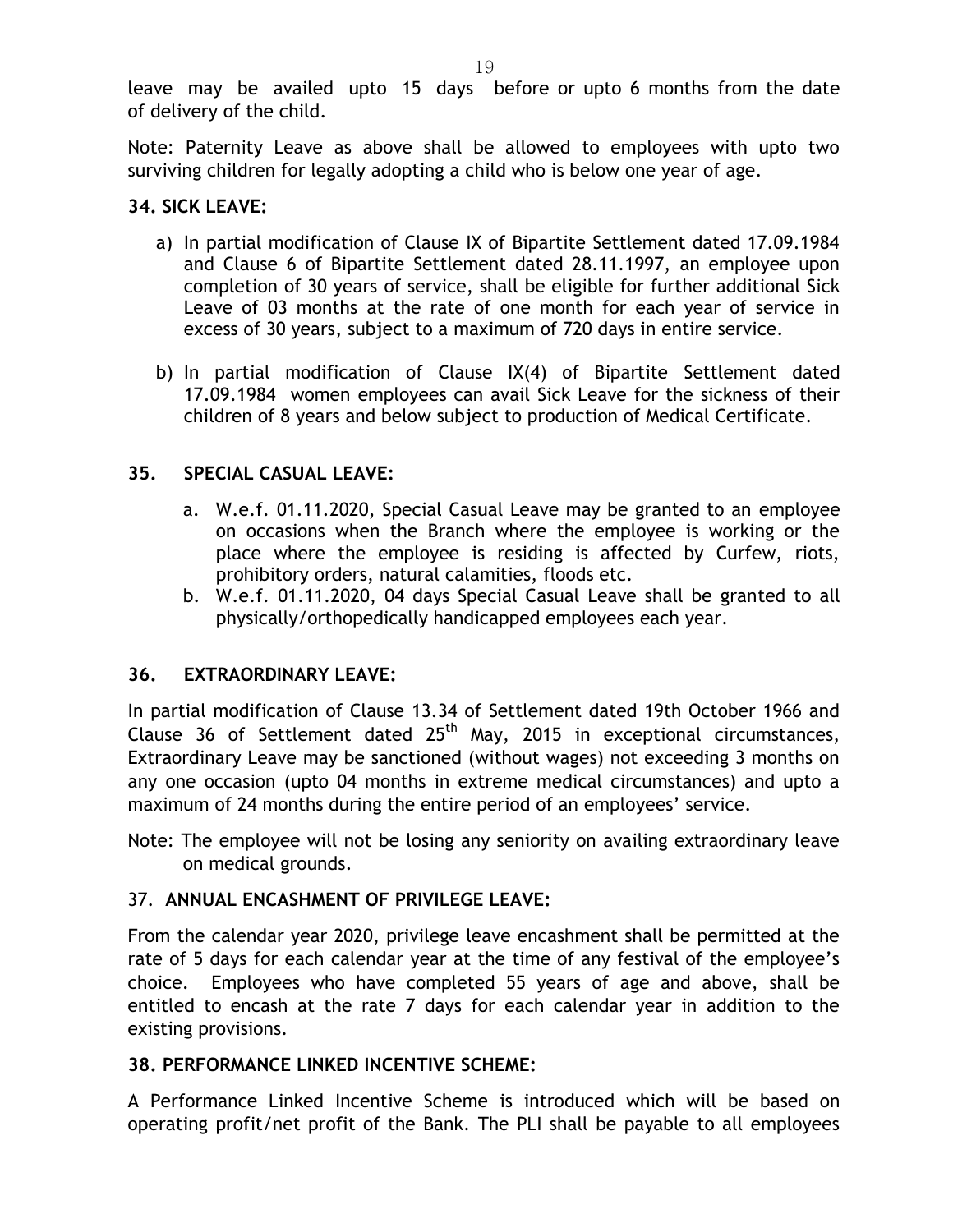annually over and above the normal salary payable. The PLI matrix shall decide the amount payable to the employees (number of days of pay = Basic + DA) depending on the annual performance of the Bank. All the employees shall get the minimum number of days of pay as incentive depending on where in the matrix the Banks performance fits in, broadly as per matrix as under:

|                                                                                                    | SI No.   YoY Growth in Operating profit | No. of days for which Salary |  |
|----------------------------------------------------------------------------------------------------|-----------------------------------------|------------------------------|--|
|                                                                                                    |                                         | (Basic+DA) shall be paid     |  |
|                                                                                                    | $< 5\%$                                 | Nil                          |  |
| $\overline{2}$ .                                                                                   | $5\%$ - 10%                             | 5 Days                       |  |
| 3.                                                                                                 | $>10\% - 15\%$                          | 10 Days*                     |  |
| $\overline{4}$ .                                                                                   | >15%                                    | 15 Days*                     |  |
| $^*3^{rd}$ and $4^{th}$ Slabs are payable only if the Bank has net profit. If a Bank has growth in |                                         |                              |  |

operating profit of 5% and more but there is no net profit then minimum  $2^{\text{nd}}$  slab of 5 days will be payable.

The PLI will be applicable from FY 2020-21.

## 39. **DEPLOYMENT:**

In partial modification of Clause 32, sub-clause (x) of Schedule VI of Settlement dated  $02^{nd}$  June, 2005, a workman in the non-subordinate cadre so long as he serves in the deployed centres shall draw a lump sum amount of Rs. 600/- p.m. (not ranking for any other kind of benefit). This shall cease on the employees' repatriation to the original center.

#### **40. VOLUNTARY CESSATION:**

In partial modification of Clause 33 of Settlement dated  $02<sup>nd</sup>$  June, 2005, employee who have ceased to be in service of the Bank under Voluntary Cessation shall be eligible for PF, Gratuity, Pension and Leave encashment benefits, if otherwise eligible.

W.e.f. 01.11.2020, employees who cease to be in service under Voluntary Cessation, may be given an opportunity to represent to the Management and the Management may consider the same on merits.

#### **41. HOURS OF WORK AND WEEKLY OFF:**

In partial modification of Clause 14.2 of Settlement dated  $19<sup>TH</sup>$  October, 1966, the hours of work of full time workman employees exclusive of Lunch recess period shall be as specified below:

| <b>Category of Employee</b>                                                                                      | Hours of Work per day from Monday to<br>Saturday |  |
|------------------------------------------------------------------------------------------------------------------|--------------------------------------------------|--|
| Employees other than members of $\frac{1}{2}$ 6 <sup>1</sup> / <sub>2</sub> hours<br>a.<br>the subordinate staff |                                                  |  |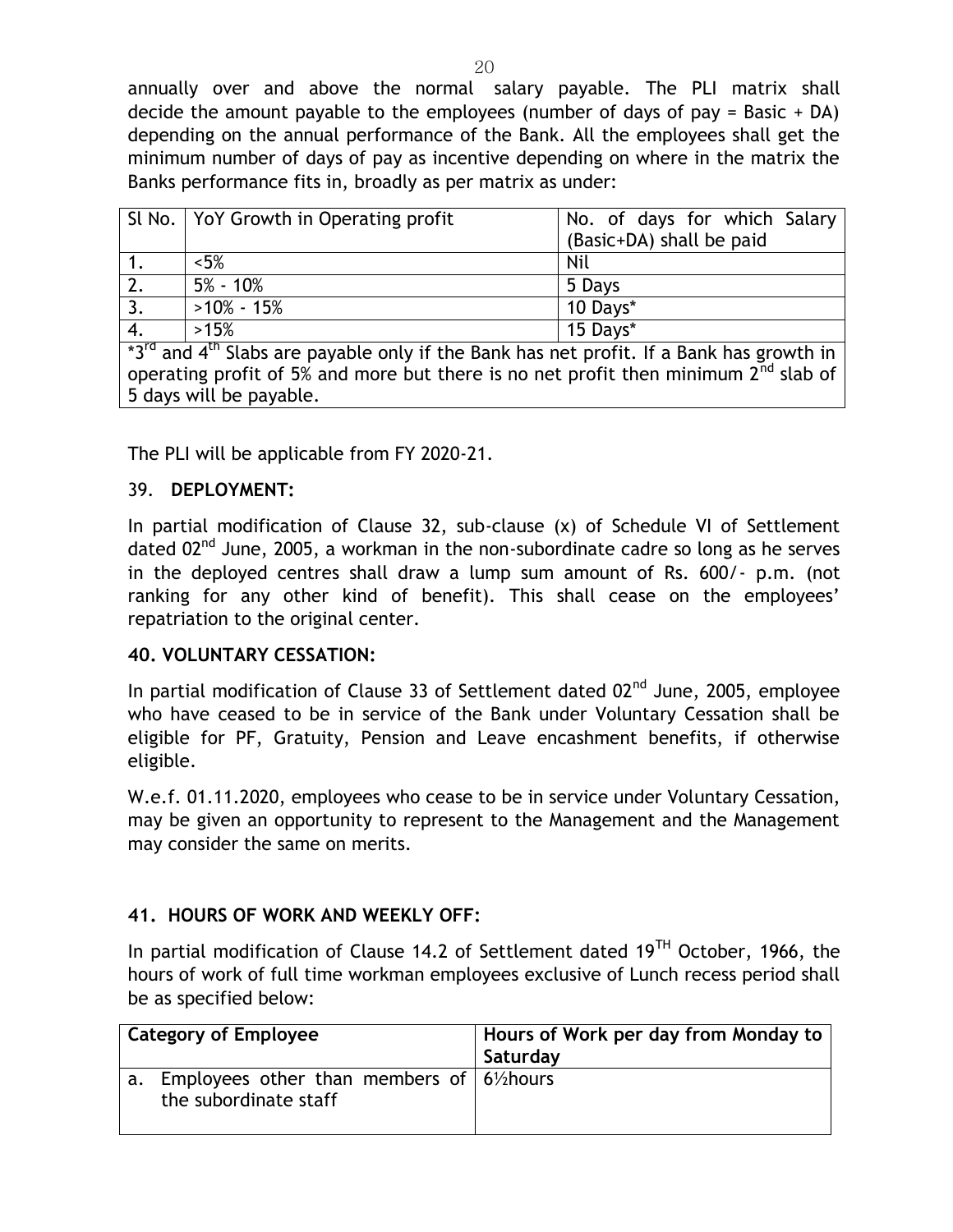| b.         | Members of the Subordinate staff<br>other than Drivers and Watch and 7 hours<br>Ward Staff |                      |
|------------|--------------------------------------------------------------------------------------------|----------------------|
| $\epsilon$ | Watch and Ward Staff                                                                       | 8 hours              |
| d.         | <b>Drivers</b>                                                                             | $7\frac{1}{2}$ hours |

Note: As provided in Clause 14.5 of Settlement dated  $19<sup>th</sup>$  October, 1966, the hours of work of a member of the Watch and Ward Staff shall be 8 hours in a period of 24 hours provided that the hours of work of a Watchman cum peon for the period during which he works as a peon, as also of a peon, for the period he is required to work as a Watchman or armed guard shall be the same i.e. 07 hours as laid down in sub-clause (b) above.

Provided further that  $2^{nd}$  and  $4^{th}$  Saturday of every month shall be public holidays for the Bank in addition to all Sundays as provided in clause 38 of Settlement dated  $25^{th}$  May, 2015.

# **42. DISCIPLINARY ACTION AND PROCEDURE THEREOF:**

In partial modification of Bipartite Settlement dated 10.04.2002, the following modifications shall be incorporated therein and shall be effective from 01.11.2020:

a. Clause 5 (j) from the date of the Settlement i.e., 11.11.2020 shall read as under:

-doing any act of gross negligence or negligence involving or likely to involve the Bank in serious loss.

b. New Clause 7(q) shall be added as under:

- doing any act prejudicial to the interest of the bank.

c. Clause 12 (d)- the following shall be added:

- if the representative defending the employee is the employee of the same bank at an outstation branch SITUATED OUTSIDE THE state, on a case to case basis as may be decided by the bank, he shall be relieved on special leave (on full pay and allowances) to represent the employee and shall be paid one return fare.

d. Clause 6(e) shall read as under:

- be brought down to a lower stage in the scale of pay upto a maximum of 2 stages and for a maximum period of two years.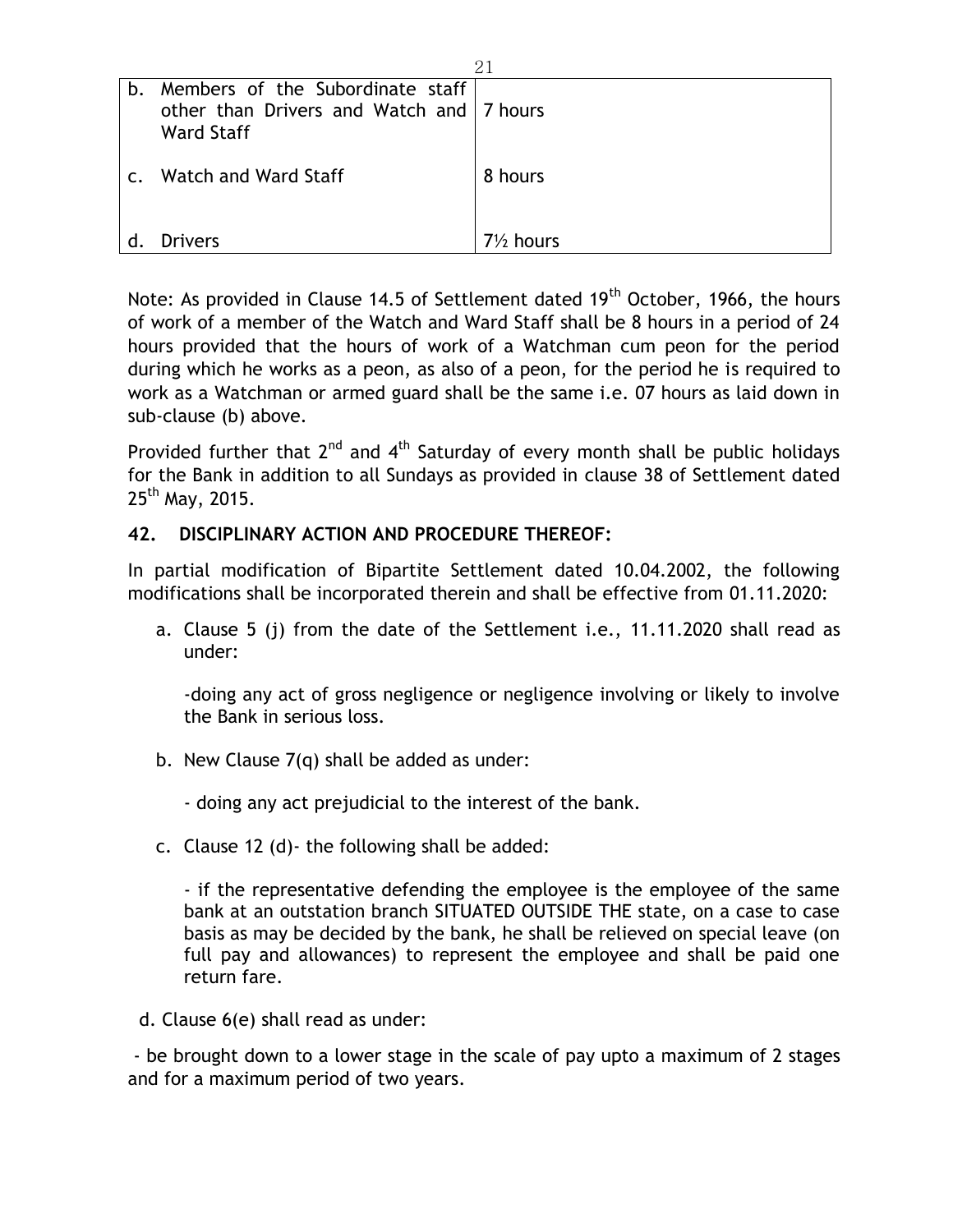Note: This punishment shall be non- cumulative and annual increment(s)/stagnation increment(s) falling during the period of punishment shall be released on the respective due date(s).

e) Clause 6(i) i.e. the punishment of 'be fined' shall be deleted.

f) Clause 6(f) shall read as under:

-have his increment/s stopped with or without cumulative effect.

Note: Specific period of rigour shall be mentioned.

g) The following shall be added as Clause  $7(r)$ :

- misconducts covered under clause 7 (a) to (q) shall not be made out as gross misconduct under clause 5.

h) An employee placed under suspension pending disciplinary action shall be given an opportunity to represent the management to reconsider the order of suspension.

i) An employee who has been awarded the punishment of dismissal, compulsory discharge or removal from service by the disciplinary authority and subsequently where the punishment is confirmed by the appellate authority shall be given an opportunity to seek reconsideration by an authority higher than the appellate authority.

j) If multiple charges as per procedural lapses are made out then the punishment given in such cases shall be one.

k) Disciplinary authority shall have the discretion to decide whether the punishment will affect the superannuation benefits of the employee or not, in case where the punishment is affecting the superannuation benefits.

#### 43. **IMPLEMENTATION:**

The various provisions of 11<sup>th</sup> Bipartite Settlement dated 11.11.2020 shall take effect from the dates specified hereunder, unless provided to the contrary and the financial benefits emanating there from shall be given effect to within a period of 90 days from the date of Settlement dated 11.11.2020.

With effect from

| 1.               | Scales of Pay: Basic Pay as per Clause 4                                        | 1 <sup>st</sup> November 2017 |
|------------------|---------------------------------------------------------------------------------|-------------------------------|
| 2.               | a) 9 <sup>th</sup> Stagnation Increment and                                     | 1 <sup>st</sup> November 2017 |
|                  | b) Pre-ponement due to change in periodicity                                    |                               |
|                  | <b>Notional Benefit</b>                                                         | 1 <sup>st</sup> November 2017 |
|                  | Monetary benefit<br>$\mathbf{ii}$                                               | 1 <sup>st</sup> November 2020 |
| $\overline{3}$ . | Professional Qualification Pay/ Graduation Pay                                  | 1 <sup>st</sup> November 2017 |
| $\overline{4}$ . | Special Pay as per Annexure-I                                                   | 1 <sup>st</sup> November 2017 |
| 5.               | Dearness Allowance, House Rent Allowance, Fixed   1 <sup>st</sup> November 2017 |                               |
|                  | Personal Pay, Special Allowance, Transport Allowance,                           |                               |
|                  | Annual Medical Aid, Hill & Fuel Allowance.                                      |                               |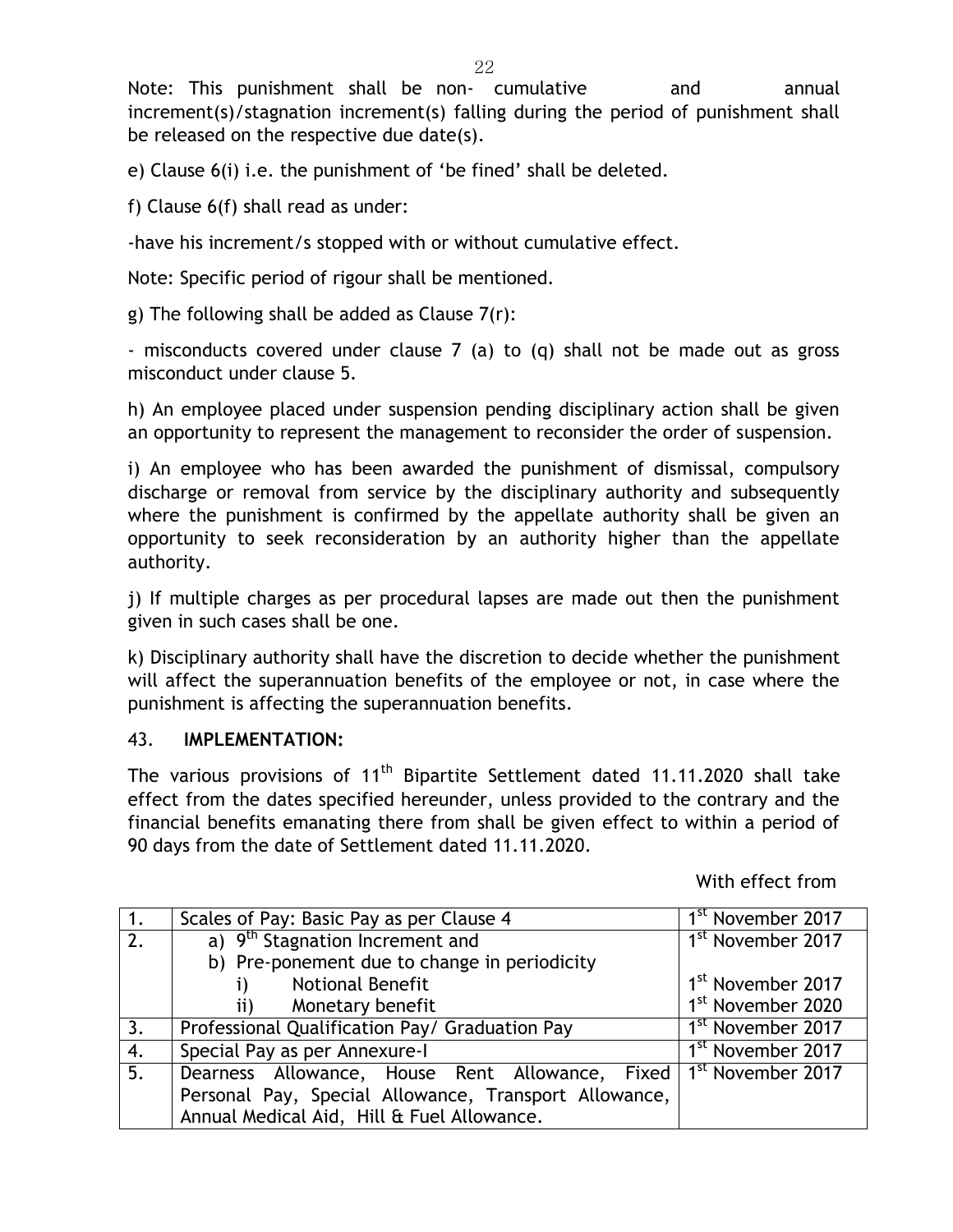| 6.  | a) Provident Fund & Pension                                                                                                                                                           | 1 <sup>st</sup> November 2017                        |
|-----|---------------------------------------------------------------------------------------------------------------------------------------------------------------------------------------|------------------------------------------------------|
|     | <b>Family Pension &amp; New Pension Scheme</b><br>b)                                                                                                                                  | (effective date as<br>Government<br>per<br>approval) |
| 7.  | Cycle Allowance, Split Duty Allowance, Project Area<br>a)<br>Compensatory Allowance, Washing Allowance                                                                                | 1 <sup>st</sup> November 2017                        |
|     | b) LFC, Halting Allowance, Compensation on Transfer,<br>Compensation for losses due to breakage or damage<br>to goods on transfer, Reimbursement of Expenses on<br><b>Road Travel</b> | 1 <sup>st</sup> November 2020                        |
| 8.  | Improvement in Leave Benefits - Clause 30 to 35                                                                                                                                       | 1 <sup>st</sup> November 2020                        |
| 9.  | Annual encashment of Privilege Leave                                                                                                                                                  | 1 <sup>st</sup> November 2020                        |
| 10. | Performance Linked Incentive Scheme.                                                                                                                                                  | From FY 2020-21                                      |
| 11. | Deployment                                                                                                                                                                            | 1 <sup>st</sup> November 2020                        |
| 12. | Disciplinary action & Procedure thereof                                                                                                                                               | 1 <sup>st</sup> November 2020                        |

# **44. GENERAL GUIDELINES :**

- **1.** The consequential difference in cash equivalent on encashment of privilege leave availed of during the period from 01.11.2017 till 31.12.2020 on account of wage revision is payable to the employees.
- **2.** Bonus entitlement for the accounting year ended March, 2018, March, 2019 and March, 2020 may be recalculated and payment of arrears be made to eligible employees accordingly. Similarly, if on account of the revision, some employees fall out of the purview of Payment of Bonus Act, recovery of bonus already paid shall be made from such employees.
- **3.** While disbursing arrears, the proportionate Income Tax will be deducted and remitted to the concerned authorities wherever applicable.
- **4.** In view of the amendments to sub-rule (2) to Rule 2 BB of Income Tax Rules, 1962, transport allowance paid/payable to an employee is exempt from Income Tax to the extent of Rs.800/- per month.
- **5.** In case of Employees who ceased to be in the services of the bank on account of resignation or voluntary retirement on or after 01.11.2017, the salary and emoluments as per the revised scale has to be recalculated for the short fall in notice period and the differential amount of salary has to be recovered from their arrears of salary.
- **6.** Any other adjustments like recovery towards other pending dues, court attachments, bonus adjustments should be adjusted.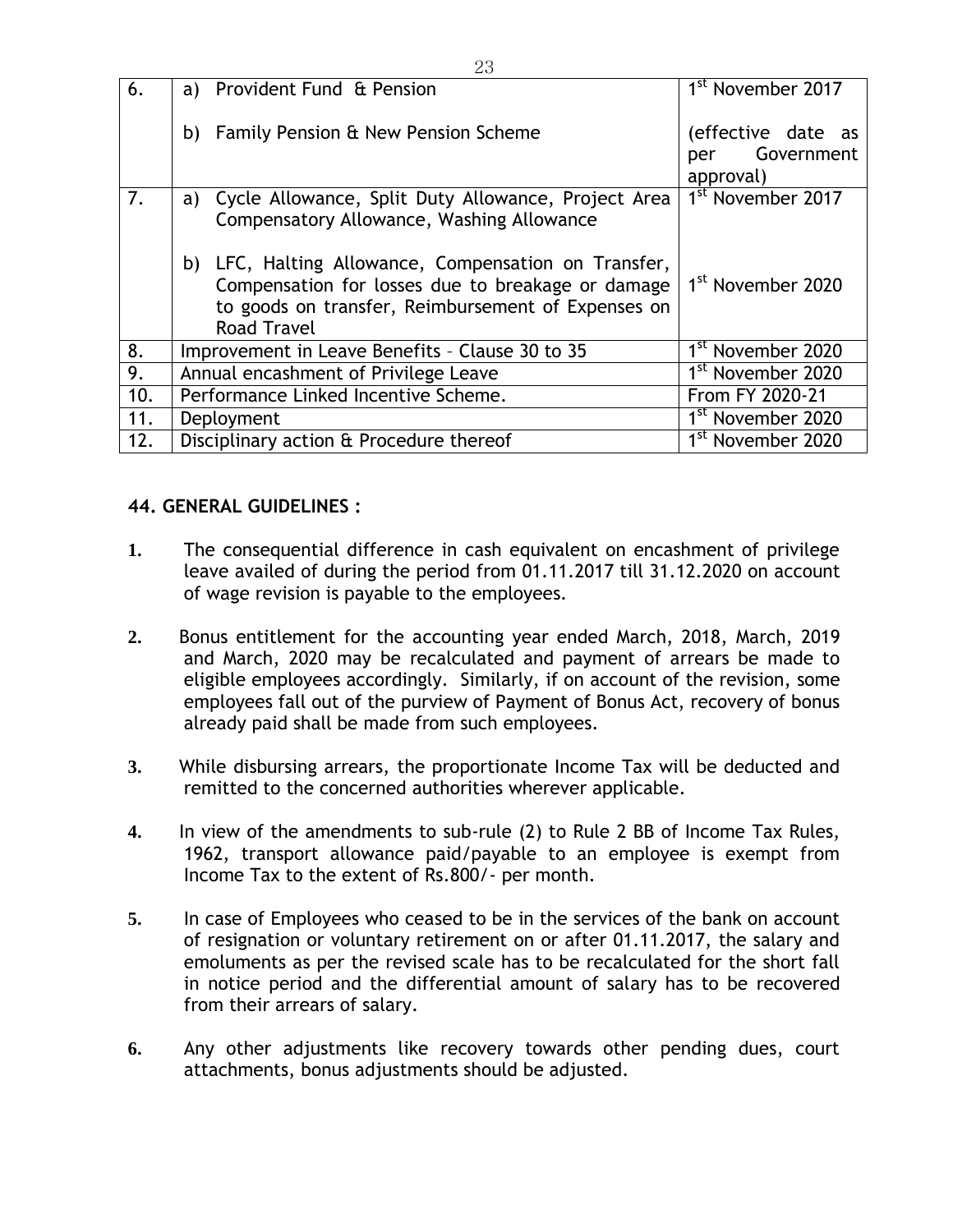- **7.** The differential medical aid for the years 2017 to 2020 may be paid to employees concerned in service on their making an application for reimbursement. For the year 2017, the reimbursement of medical expenses under the medical aid scheme shall be enhanced proportionately for two months i.e. November and December 2017.
- **8.** No arrears of Subsistence Allowance on account of wage revision is payable to an employee who was under suspension as on 01.11.2017. For Employees who are placed under suspension subsequent to 01.11.2017, Subsistence Allowance payable, may be reworked as per the revised scales of pay and arrears of Subsistence Allowance, if any, paid.
- **9.** All overdue outstanding entries under Sundry Assets-Staff Account as on date to be adjusted out of arrears payable to employees.
- **10.** The revised DA Rates w.e.f. 01.11.2017 are mentioned in Annexure V to this Circular.
- **11.** The net arrears payable for the period from November, 2017 to December 2020 shall be paid to the workmen employees (after adjusting the adhoc arrears paid, if any) and workmen employees who cease to be in the services of the Bank on or after 01.11.2017. The date of payment of arrears shall be informed separately.
- **12.** Any clarification in this regard has to be sought from the concerned HRM Section only.
- **13.** Circle are requested to take appropriate steps to implement all other terms of the 11<sup>th</sup> Bi-partite Settlement dated 11.11.2020 from the respective dates from which they are applicable.

This may be circulated amongst all the employees of the Bank.

**L V R PRASAD CHIEF GENERAL MANAGER**

------------------------------------------------------------------------------------------------------- **TO: ALL BRANCHES/OFFICES OF THE BANK**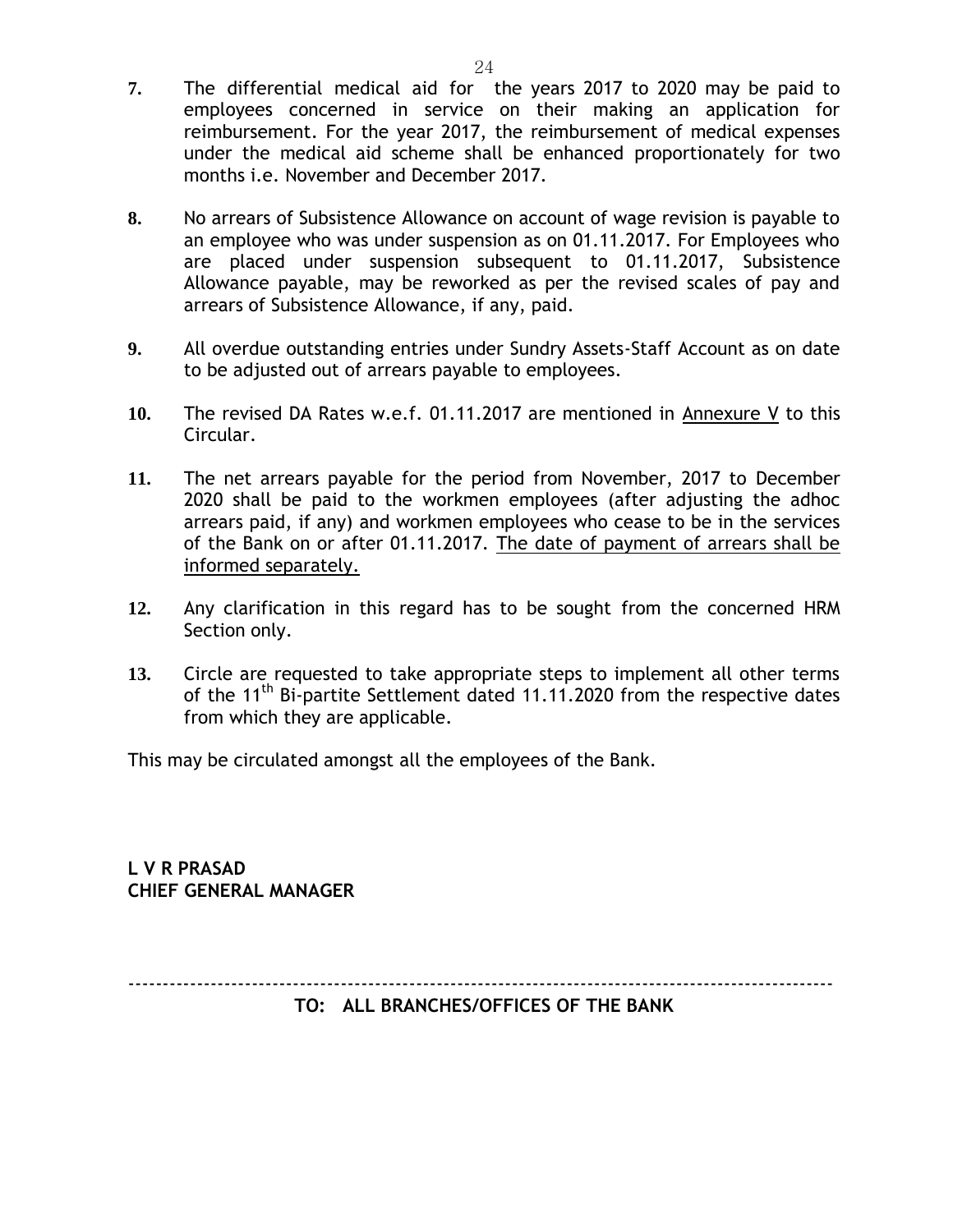# **ANNEXURE - I**

# **SPECIAL PAY**

# **For Clerical Staff (from 01.11.2017)**

| Sr. No | Post                       | Special Pay (Rs.) |
|--------|----------------------------|-------------------|
|        | Single Window Operator 'B' | 1250              |
|        | Head Cashier - II          | 1940              |
|        | Special Assistant          | 2920              |

# **For Subordinate Staff (from 01.11.2017)**

| $\overline{\text{Sr.}}$<br>No. | Post                     | <b>Special Pay (Rs.)</b> |
|--------------------------------|--------------------------|--------------------------|
| 1.                             | <b>Armed Guard</b>       | 590                      |
| $\overline{2}$ .               | <b>Bill Collector</b>    | 590                      |
| 3.                             | Daftary                  | 850                      |
| 4.                             | <b>Head Peon</b>         | 1120                     |
| 5.                             | Electrician              | 3090                     |
| 6.                             | <b>AC Plant Operator</b> | 3090                     |
| 7.                             | <b>Driver</b>            | 3590                     |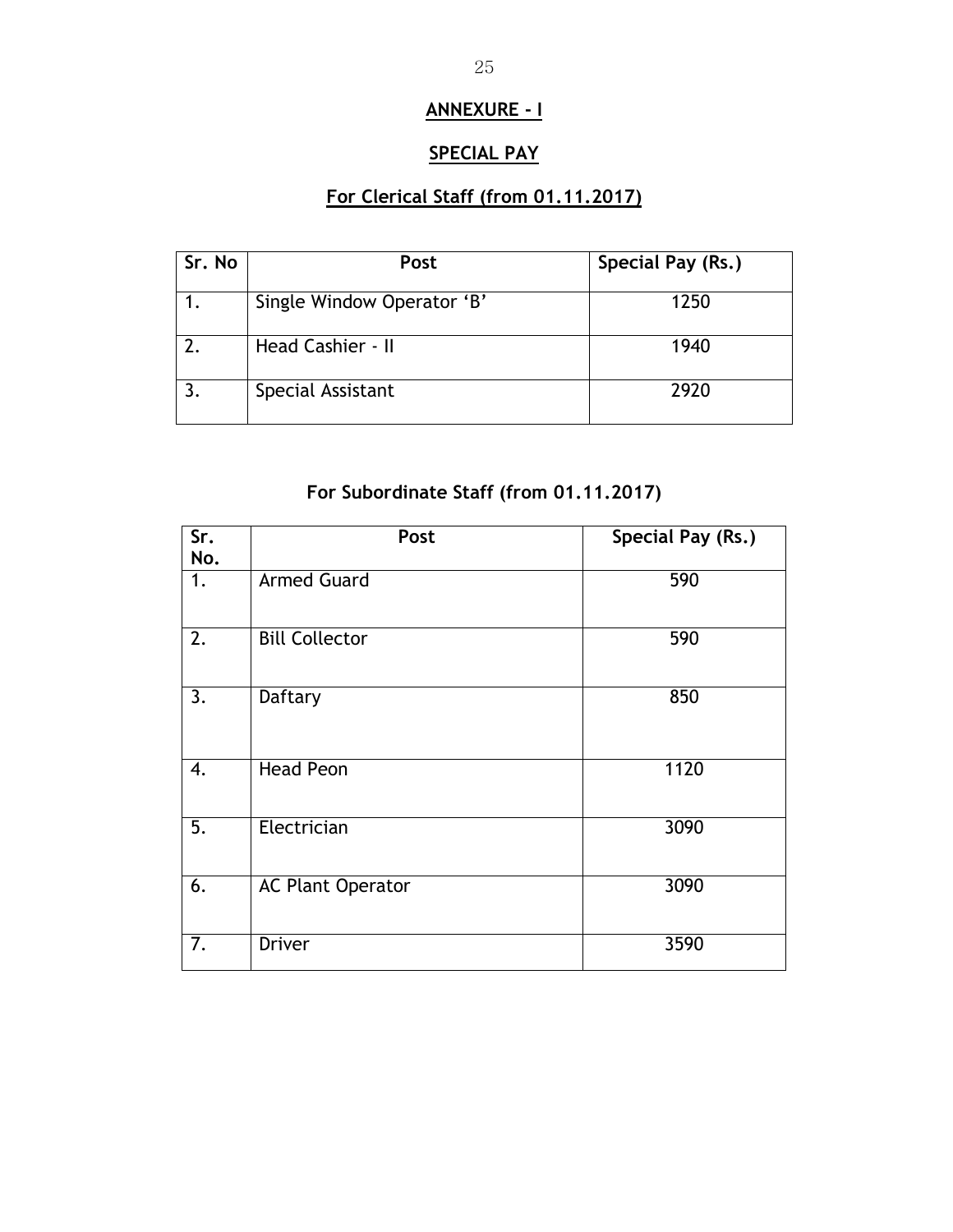#### **ANNEXURE – II**

#### **GRADUATION PAY/ PROFESSIONAL QUALIFICATION PAY**

For those workmen who hereafter reach or have already reached 20th stage of the scale and have got increments in consideration of educational qualification(s), Graduation Pay/ Professional Qualification Pay shall be payable as under:

1. Those who are graduates and/or NDC -

Rs.625/- p.m. after they complete 1 year

Rs.1215/- p.m. after they complete 2 years

2. Those who have passed JAIIB or Part I of CAIB/CAIIB -

Rs.625/- p.m. after they complete 1 year.

3. Those who have passed JAIIB and CAIIB or Both Parts of CAIB/CAIIB –

Rs.625/- p.m. after they complete 1 year

Rs.1215/- p.m. after they complete 2 years

Rs.1835/- p.m. after they complete 3 years.

4. Those who are graduates/NDC and have passed JAIIB or Part I of CAIB/CAIIB -

Rs.625/- p.m. after they complete 1 year

Rs.1215/- p.m. after they complete 2 years

Rs.1835/- p.m. after they complete 3 years.

5. Those who are graduates/NDC and have passed JAIIB or Both Parts of CAIB/CAIIB –

Rs.625/- p.m. after they complete 1 year

Rs.1215/- p.m. after they complete 2 years

Rs.1835/- p.m. after they complete 3 years

Rs.2455/- p.m. after they complete 4 years

Rs.3045/- p.m. after they complete 5 years.

*Note: Refer Point No.8 of this Circular.*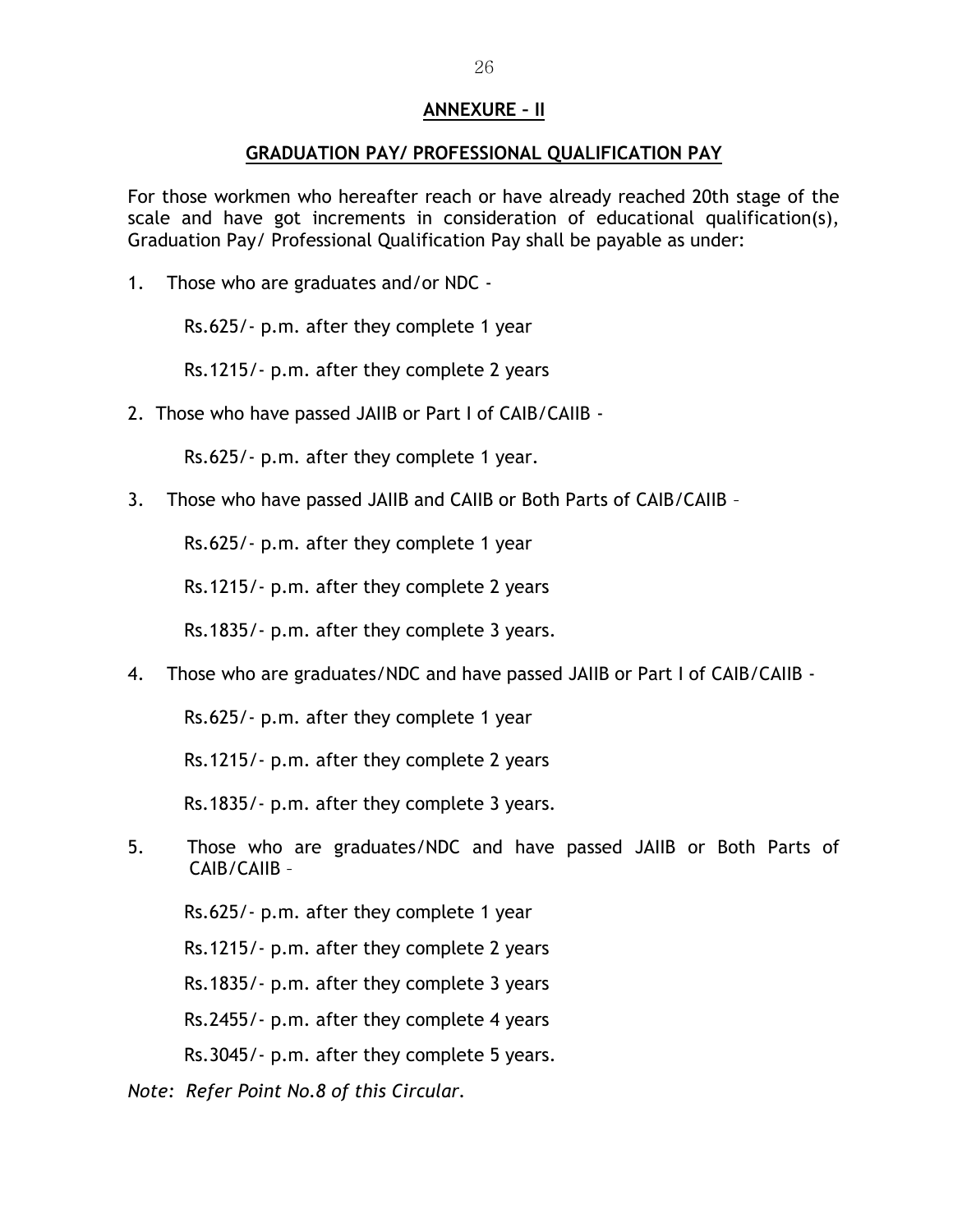# **ANNEXURE - III**

# **FIXED PERSONAL PAY**

|                          | <b>Total FPP</b> | <b>Total FPP</b> | Increment |
|--------------------------|------------------|------------------|-----------|
| Area of Posting          | payable where    | payable where    | Component |
| (At all centres)         | bank's           | bank's           | of FPP    |
|                          | accommodation    | accommodation    |           |
|                          | is not provided  | is provided      |           |
|                          | $\mathbf{[2]}$   | 3                | (4)       |
|                          |                  |                  |           |
| <b>CLERICAL STAFF</b>    | 2262             | 2043             | 1990      |
|                          |                  |                  |           |
| <b>SUBORDINATE STAFF</b> | 1140             | 1030             | 1000      |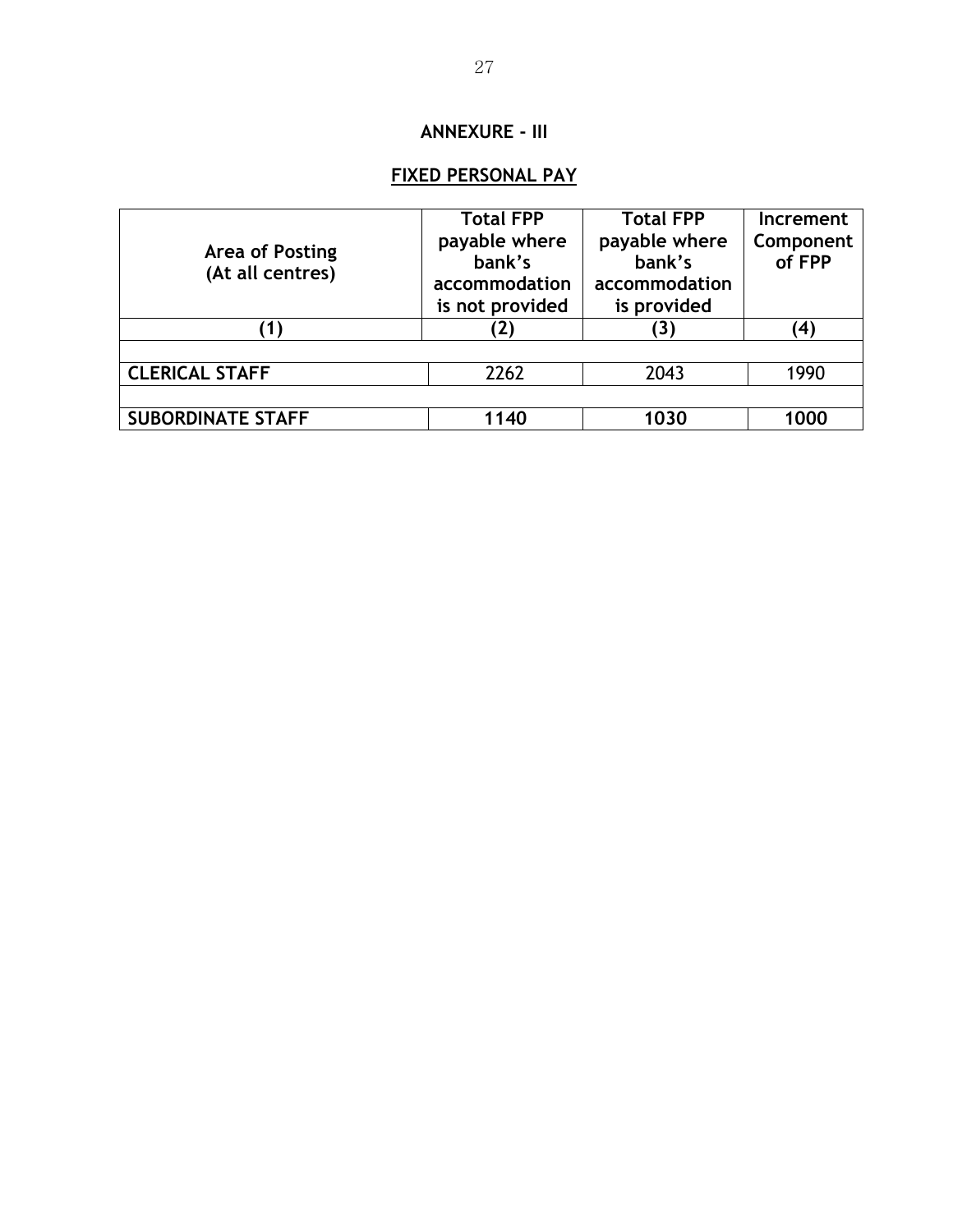# **ANNEXURE- IV**

## **Special Area Allowance**

|     |                                                                                   | Allowances (Rs.) |             |
|-----|-----------------------------------------------------------------------------------|------------------|-------------|
| SI. | Area                                                                              | Pay below        | Pay above   |
| No. |                                                                                   | Rs.36,001/-      | Rs.36,001/- |
| (1) | (2)                                                                               | (3)              | (4)         |
| 1.  | <b>Mizoram</b>                                                                    |                  |             |
|     | Chimptuipui District and areas beyond 25 kms. From<br>a)                          |                  |             |
|     | Lunglei Town in Lunglei District.                                                 | 4000             | 5200        |
|     | b) Entire Lunglei District excluding areas beyond 25<br>kms. From Lunglei town.   | 3200             | 4200        |
|     | <b>Entire Aizawl District</b><br>c)                                               | 2400             | 3000        |
| 2.  | Nagaland                                                                          | 3200             | 4200        |
| 3.  | <b>Andaman &amp; Nicobar Islands</b>                                              |                  |             |
|     | a) North Andaman, Middle Andamans, Little Andaman,<br>Nicobar & Narcondum Islands | 4000             | 5200        |
|     | b) South Andaman (including Port Blair)                                           | 3200             | 4200        |
| 4.  | <b>Sikkim</b>                                                                     | 4000             | 5200        |
| 5.  | Lakshadweep Islands                                                               | 4000             | 5200        |
| 6.  | Assam                                                                             | 640              | 800         |
| 7.  | Meghalaya                                                                         | 640              | 800         |
| 8.  | <b>Tripura</b>                                                                    |                  |             |
|     | Difficult areas of Tripura<br>a)                                                  | 3200             | 4200        |
|     | b) Throughout Tripura except difficult areas.                                     | 2400             | 3000        |
| 9.  | <b>Manipur</b>                                                                    | 2400             | 3000        |
| 10. | <b>Arunachal Pradesh</b>                                                          |                  |             |
|     | Difficult areas of Arunachal Pradesh<br>a)                                        | 4000             | 5200        |
|     | Throughout Arunachal Pradesh other than difficult<br>b)<br>areas.                 | 3200             | 4200        |
|     |                                                                                   |                  |             |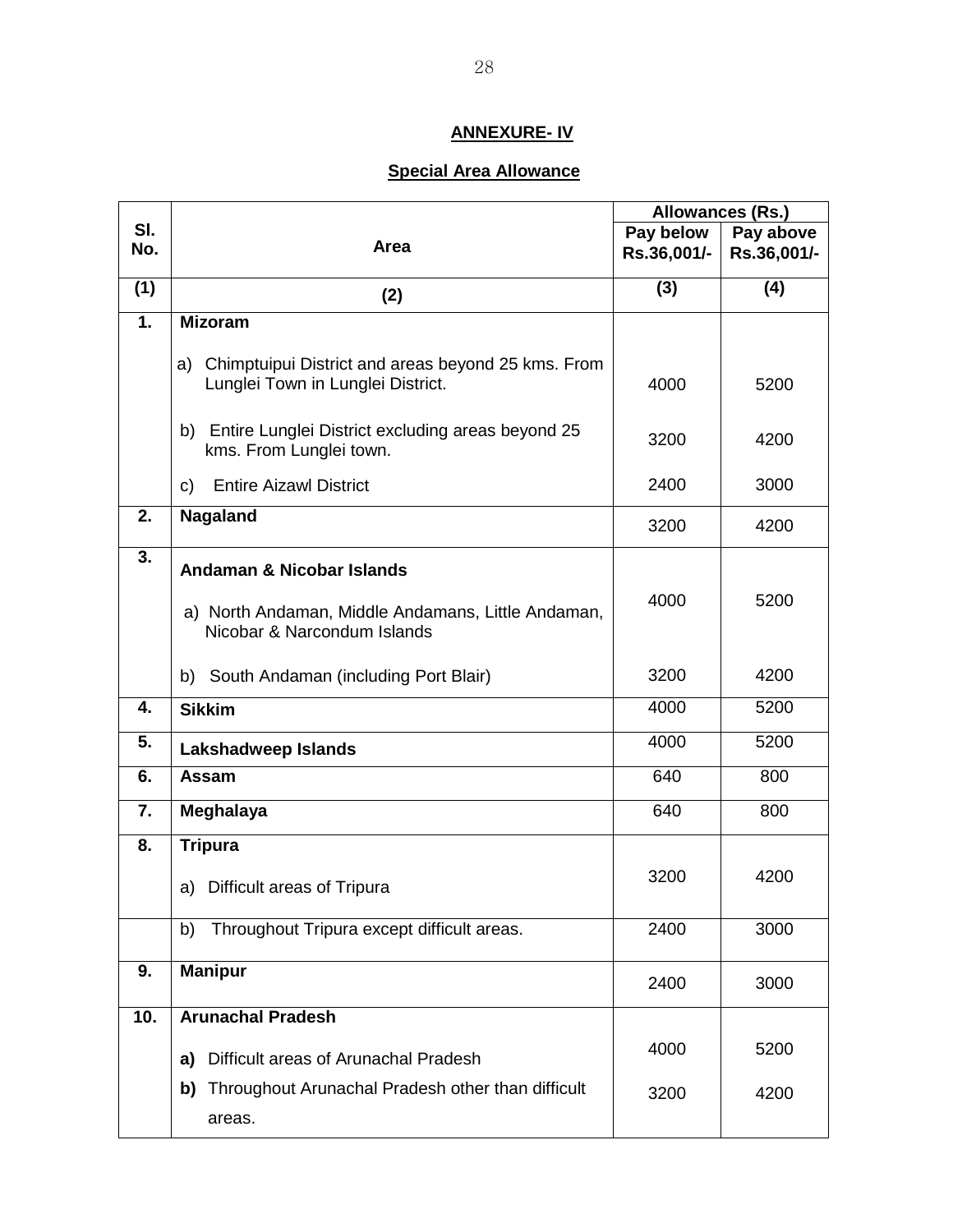|                   |                                                                                          | Allowances (Rs.) |             |
|-------------------|------------------------------------------------------------------------------------------|------------------|-------------|
| SI.               |                                                                                          | Pay below        | Pay above   |
| No.               | Area                                                                                     | Rs.36,001/-      | Rs.36,001/- |
|                   |                                                                                          |                  |             |
| (1)               | (2)                                                                                      | (3)              | (4)         |
| $\overline{11}$ . | Jammu & Kashmir                                                                          |                  |             |
|                   |                                                                                          |                  |             |
|                   | 1) Kathua District:                                                                      |                  |             |
|                   | Niabat Bani, Lohi, Malhar and Machhodi                                                   | 4000             | 5200        |
|                   | 2) Udhampur District:                                                                    |                  |             |
|                   | a) Dudu Basantgarh, Lander Bhamag Illaqa, other                                          |                  |             |
|                   | than those included in Part 2(b).                                                        | 4000             | 5200        |
|                   | b) Areas upto Goel from Kamban Side and areas                                            |                  |             |
|                   | upto Arnas from Keasi side in Tehsil Mohre.                                              | 3200             | 4200        |
|                   |                                                                                          |                  |             |
|                   | 3) Doda District:                                                                        | 4000             | 5200        |
|                   | Illaquas of Padder and Niabat Nowgam in Kishtwar<br><b>Tehsil</b>                        |                  |             |
|                   |                                                                                          |                  |             |
|                   | 4) Leh District :                                                                        |                  |             |
|                   | All places in the District                                                               | 4000             | 5200        |
|                   | <b>Barmulla District</b>                                                                 |                  |             |
|                   | 5)<br>a) Entire Gurez-Nirabat, Tangdar Sub-Division and                                  | 4000             | 5200        |
|                   | Keran Illaqua                                                                            |                  |             |
|                   | b) Matchill                                                                              | 3200             | 4200        |
|                   |                                                                                          |                  |             |
|                   |                                                                                          |                  |             |
|                   | 6) Poonch and Rajouri District :                                                         |                  |             |
|                   | Areas in Poonch and Rajouri District excluding the                                       | 2400             | 3000        |
|                   | towns of Poonch and Rajouri and Sunderbani and<br>other urban areas in the two Districts |                  |             |
|                   |                                                                                          |                  |             |
|                   | 7) Areas not included in (1) to (6) above, but which are                                 |                  |             |
|                   | within the distance of 8 kms. from the line of Actual                                    |                  |             |
|                   | Control or at places which may be declared as                                            | 2400             | 3000        |
|                   | qualifying for border allowance from time-to-time by                                     |                  |             |
|                   | the State Government for their own staff.                                                |                  |             |
| 12.               | <b>Himachal Pradesh</b>                                                                  |                  |             |
|                   | (1) Chamba District                                                                      |                  |             |
|                   | (a) Pangi Tehsil, Bharmour Tehsil, Panchayats:                                           |                  |             |
|                   | Badgaun, Bajol, Deol Kugti, Nayagam and Tundah,                                          | 4000             | 5200        |
|                   | Villages: Ghatu of Gram Panchayat Jagat, Kanarsi                                         |                  |             |
|                   | of Gram Panchayat Chauhata                                                               |                  |             |
|                   | (b) Bharmour Tehsil, excluding Panchayats and                                            | 3200             | 4200        |
|                   | Villages included in (a) above.                                                          |                  |             |
|                   |                                                                                          |                  |             |
|                   | (c) Jhandru Panchayat in Bhatiyat Tehsil, Churah                                         | 2400             | 3000        |
|                   | Tehsil, Dalhousie Town (including Banikhet proper).                                      |                  |             |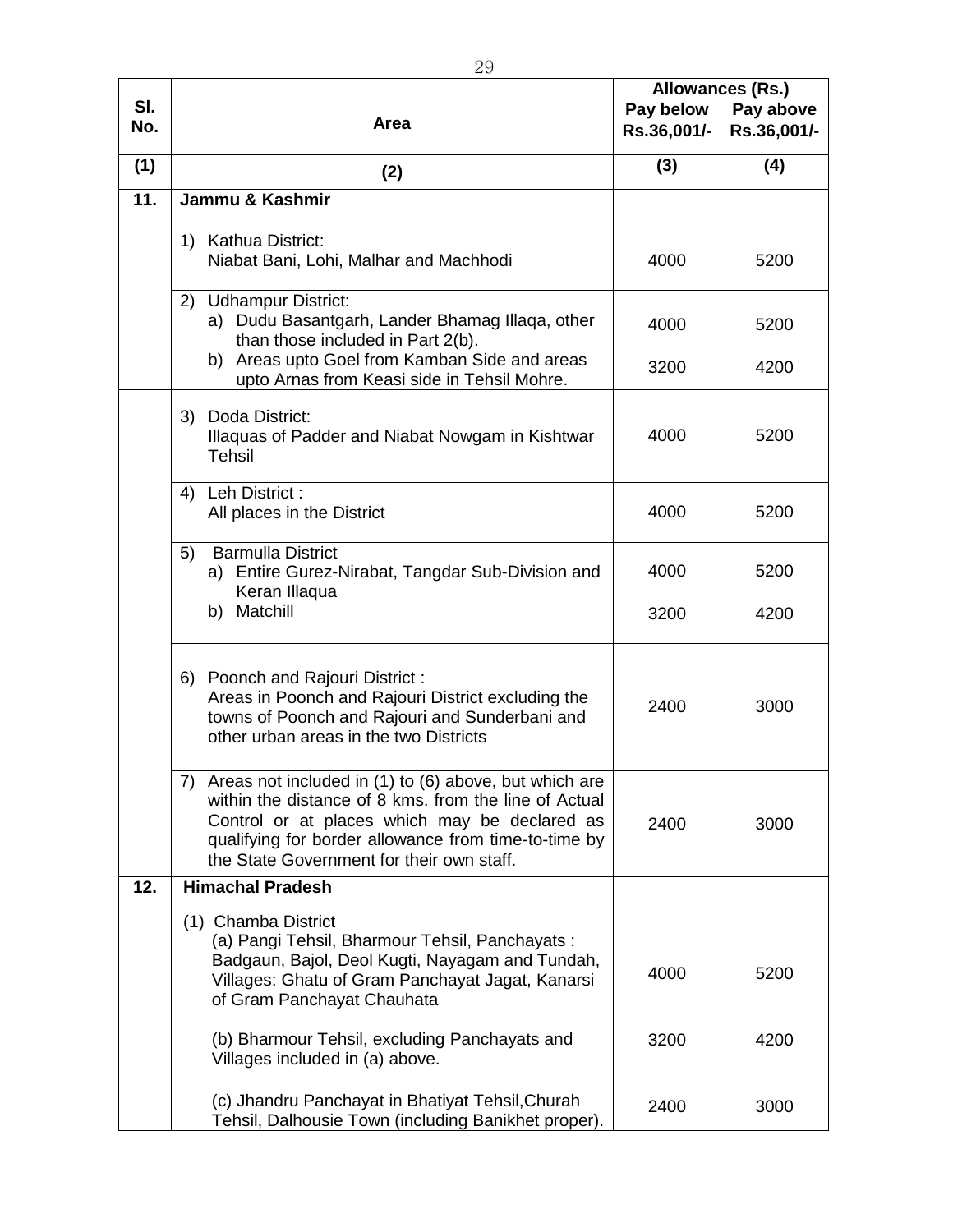|            | Area                                                                                                                                                                                                                                                                                                                    | Allowances (Rs.) |             |
|------------|-------------------------------------------------------------------------------------------------------------------------------------------------------------------------------------------------------------------------------------------------------------------------------------------------------------------------|------------------|-------------|
| SI.<br>No. |                                                                                                                                                                                                                                                                                                                         | Pay below        | Pay above   |
|            |                                                                                                                                                                                                                                                                                                                         | Rs.36,001/-      | Rs.36,001/- |
| (1)        | (2)                                                                                                                                                                                                                                                                                                                     | (3)              | (4)         |
|            | (2) Kinnaur District:<br>a) Asrang, Chitkul and Hango Kuno/ Charang<br>Panchayats, 15/20 Area comprising the Gram<br>Panchayats of Chhota Khamba, Nathpa and<br>Rupi, Pooh Sub-Division, excluding the                                                                                                                  | 4000             | 5200        |
|            | Panchayat Areas specified above.<br>b) Entire District other than Areas included in (a)<br>above.                                                                                                                                                                                                                       | 3200             | 4200        |
|            | 3) Kullu District:                                                                                                                                                                                                                                                                                                      |                  |             |
|            | a) 15/20 Area of Nirmand Tehsil, comprising the<br>Gram Panchayats of Kharga, Kushwar and Sarga                                                                                                                                                                                                                         | 4000             | 5200        |
|            | b) [Outer-Saraj (excluding villages of Jakat-Khana<br>and Burrow in Nirmand Tehsil) and entire District<br>excluding outer Seraj area and pargana of<br>Pandrabis but including villages Jagat-Khana and<br><b>Burrow of Tehsil Nirmand]</b>                                                                            | 2400             | 3000        |
|            | (4) Lahaul and Spiti District:<br>Entire area of Lahaul and Spiti                                                                                                                                                                                                                                                       | 4000             | 5200        |
|            | (5) Shimla District :<br>15/20 area of Rampur Tehsil comprising of<br>a)<br>Panchayats of Koot, Labana-Sadana, Sarpara and                                                                                                                                                                                              | 4000             | 5200        |
|            | Chadi-Branda.<br>Dora-Kawar Tehsil, Gram Panchayat of Darkali in<br>b)<br>Rampur, Kashapath Tehsil and Munish, Ghori<br>Chaibis of Pargana Sarahan.                                                                                                                                                                     | 3200             | 4200        |
|            | C)<br>Chopal Tehsil and Ghoris, Panjgaon, Patsnau,<br>Naubis and Teen Koti of Pargana Sarahan, Deothi<br>Gram Panchayat of Taklesh Area, Pargana<br>Barabis, Kasba Rampur and Ghori Nog of Pargana<br>Rampur of Rampur Tehsil, Simla Town and its<br>suburbs (Dhalli, Jatog, Kasumpti, Mashobra,<br>Taradevi and Tutu). | 2400             | 3000        |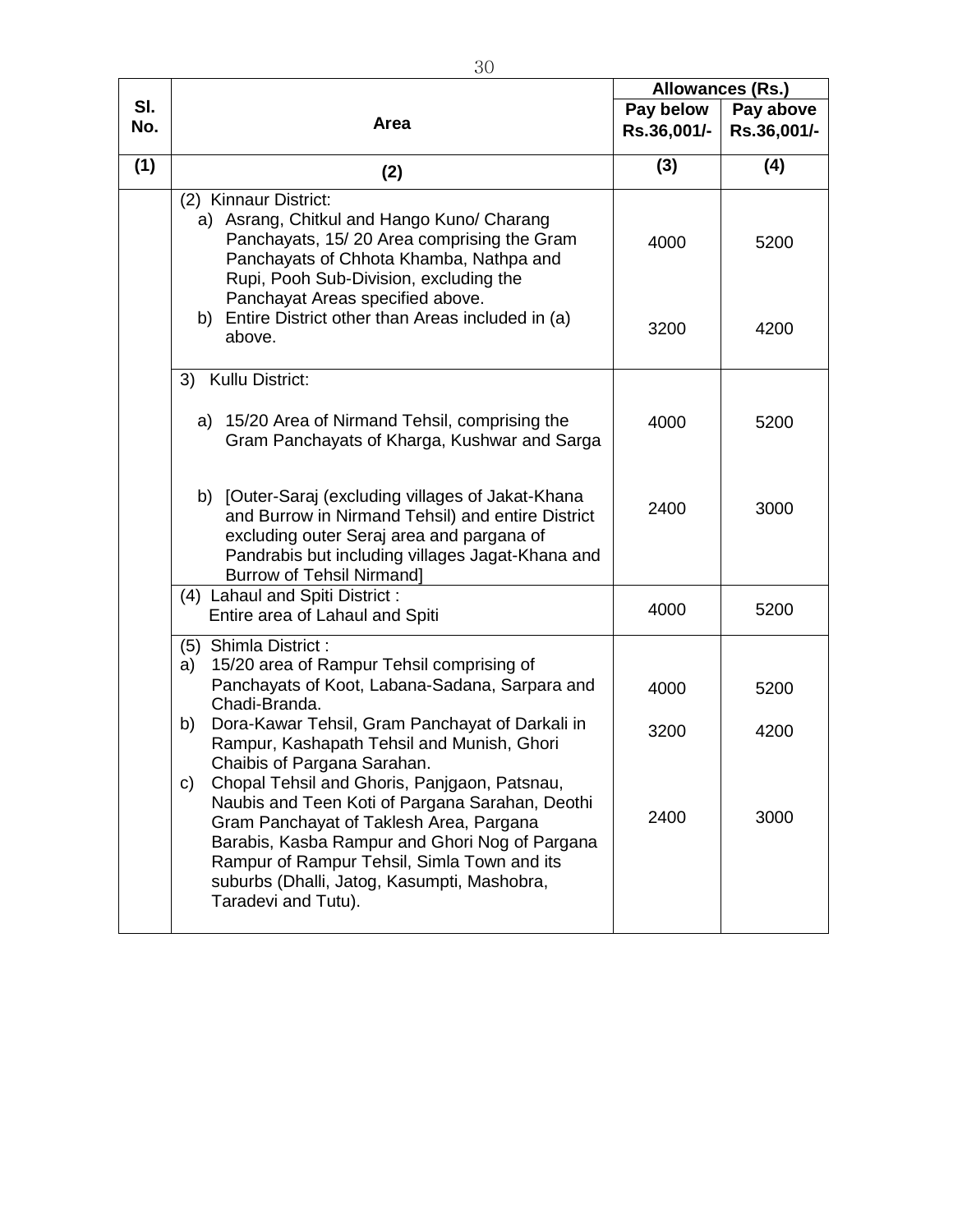|            |                                                                                                                                                                                                                                                                                                                                                                                                                                                                                                                                                                                                                                                                                                                                                                                                                                                                                                                                                                                                                     | <b>Allowances (Rs.)</b>  |                          |
|------------|---------------------------------------------------------------------------------------------------------------------------------------------------------------------------------------------------------------------------------------------------------------------------------------------------------------------------------------------------------------------------------------------------------------------------------------------------------------------------------------------------------------------------------------------------------------------------------------------------------------------------------------------------------------------------------------------------------------------------------------------------------------------------------------------------------------------------------------------------------------------------------------------------------------------------------------------------------------------------------------------------------------------|--------------------------|--------------------------|
| SI.<br>No. | Area                                                                                                                                                                                                                                                                                                                                                                                                                                                                                                                                                                                                                                                                                                                                                                                                                                                                                                                                                                                                                | Pay below<br>Rs.36,001/- | Pay above<br>Rs.36,001/- |
| (1)        | (2)                                                                                                                                                                                                                                                                                                                                                                                                                                                                                                                                                                                                                                                                                                                                                                                                                                                                                                                                                                                                                 | (3)                      | (4)                      |
|            | (6) Kangra District:                                                                                                                                                                                                                                                                                                                                                                                                                                                                                                                                                                                                                                                                                                                                                                                                                                                                                                                                                                                                |                          |                          |
|            | a) Areas of Bara Bhangal and Chhota Bhangal                                                                                                                                                                                                                                                                                                                                                                                                                                                                                                                                                                                                                                                                                                                                                                                                                                                                                                                                                                         | 3200                     | 4200                     |
|            | b) Dharamshala Town of Kangra District and the<br>following offices located outside the Municipal<br>limits but included in Dharamshala Town-<br>Women's ITI, Dari, Mechanical Workshop,<br>Ramnagar, Child Welfare and Town and Country<br>Planning Offices, Sakoh, CRSF Office at lower<br>Sakoh, Kangra Milk Supply Scheme, Dugiar,<br>HRTC Workshop, Sadher, Zonal Malaria Office,<br>Dari, Forest Corporation Office, Shamnagar, Tea<br>Factory, Dari, I.P.H. Sub-Division, Dan,<br>Settlement Office, Shamnagar, Hinwa Project,<br>Shamnagar.<br>Palampur Town of Kangra District including<br>HPKVV Campus at Palampur and the following<br>offices located outside its municipal limits but<br>included in Palampur Town - H.P. Krishi<br>Vishwavidhalaya Campus, Cattle Development<br>Office/Jersey Farm, Banuri, Sericulture<br>Office/Indo-German Agriculture<br>Workshop/HPPWD Division, Bundla, Electrical<br>Sub-Division, Lohna, D.P.O. Corporation, Bundla,<br>Electrical HESEE Division, Ghuggar. | 2400                     | 3000                     |
|            | Mandi District:<br>(7)<br>Valley of Jogindernagar Tehsil,<br>Chhuhar<br>in thunag Tehsil-of Bagraa, Chatri,<br>Panchayats<br>Chhotdhar, Garagushain, Gatoo, Garyas, Janjehli,<br>Jaryar, Johar, Kalhani,<br>Kalwan, Kholanal, Loth,<br>Silibagi, Somachan, Thachdhar, Tachi, Thana,<br>Panchayats of Dharampur Block- Binga, Kamlah,<br>Saklana, Tanyar and Tarakholah, Panchayats of<br>Karsog Tehsil - Balidhar, Bagra, Gopalpur, Khajol,<br>Mahog, Mehudi, Manj, Pekhi, Sainj, Sarahan and<br>Teban, Panchayats of Sundernagar Tehsil - Bohi,<br>Batwara, Dhanyara, Paura-Kothi, Seri and Shoja.                                                                                                                                                                                                                                                                                                                                                                                                                 | 2400                     | 3000                     |
|            | 8) Sirmaur District:<br>Panchayats of Bani, Bakhali (Pachhad Tehsil),<br>Bharog Bheneri (Paonta Tehsil), Birla (Nahan<br>Tehsil), Dibber (Pachhad Tehsil) and Thana Kasoga<br>(Nahan Tehsil) and Thansgin Tract                                                                                                                                                                                                                                                                                                                                                                                                                                                                                                                                                                                                                                                                                                                                                                                                     | 2400                     | 3000                     |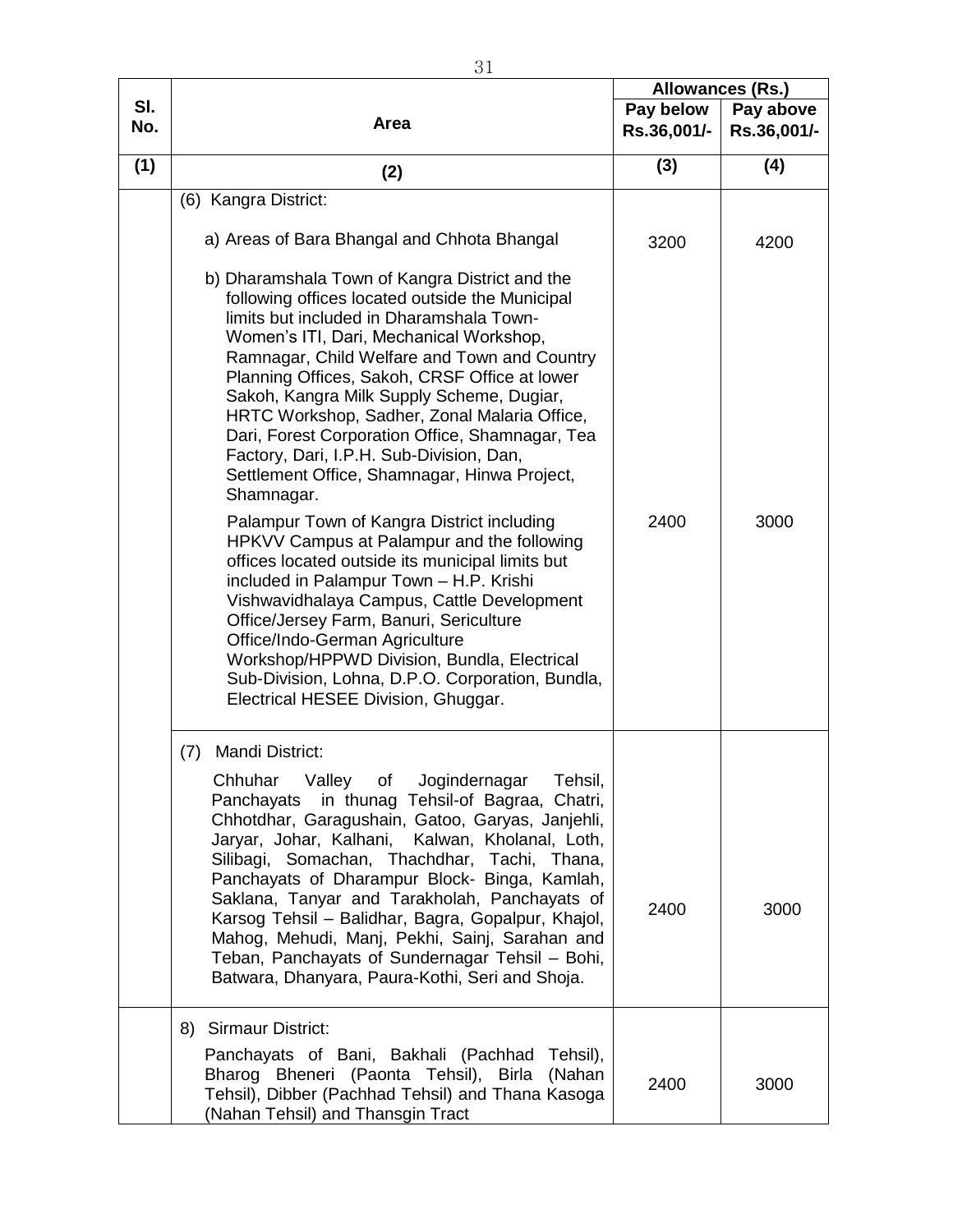|            | Area                                                                                                                                                                                                                                                                                                                                                                                                        | Allowances (Rs.) |             |
|------------|-------------------------------------------------------------------------------------------------------------------------------------------------------------------------------------------------------------------------------------------------------------------------------------------------------------------------------------------------------------------------------------------------------------|------------------|-------------|
| SI.<br>No. |                                                                                                                                                                                                                                                                                                                                                                                                             | Pay below        | Pay above   |
|            |                                                                                                                                                                                                                                                                                                                                                                                                             | Rs.36,001/-      | Rs.36,001/- |
| (1)        | (2)                                                                                                                                                                                                                                                                                                                                                                                                         | (3)              | (4)         |
|            | (9)<br>Solan District:                                                                                                                                                                                                                                                                                                                                                                                      |                  |             |
|            | Mangal Panchayat.                                                                                                                                                                                                                                                                                                                                                                                           | 2400             | 3000        |
|            | (10)<br>Remaining areas of Himachal Pradesh not                                                                                                                                                                                                                                                                                                                                                             |                  |             |
|            | included in (1) to (9) above.                                                                                                                                                                                                                                                                                                                                                                               | 640              | 800         |
| 13.        | <b>Uttar Pradesh:</b>                                                                                                                                                                                                                                                                                                                                                                                       |                  |             |
|            | Areas under Chamoli, Pithoragarh and Uttar Kashi<br><b>Districts</b>                                                                                                                                                                                                                                                                                                                                        | 4000             | 5200        |
| 14.        | Uttarakhand:                                                                                                                                                                                                                                                                                                                                                                                                |                  |             |
|            | Areas under Chamoli, Pithoragarh, Uttarkashi,<br>Rudraprayag and Champavat Districts                                                                                                                                                                                                                                                                                                                        | 4000             | 5200        |
| 15.        | <b>West Bengal</b>                                                                                                                                                                                                                                                                                                                                                                                          |                  |             |
|            | South 24 Pargana District                                                                                                                                                                                                                                                                                                                                                                                   | 1000             | 1000        |
|            | Sunderban Areas (south of Dampier Hodge's line),<br>namely, Bhanatush Khali (Rampura), Kumirmari<br>(Bagna), Jhingakhali, Sajnakhali, Gosaba, Amlamathi<br>(Bidya), Canning, Kultali, Piyali, Nalgaraha, Raidighi,<br>Bhanchi, Pathar Pratima, Bhagabatpur, Saptamukhi,<br>Namkhana, Sikarpur, Kakdwip, Sagar, Mousini,<br>Kalinagar, Haroa, Hingalganj, Basanti, kuemari, Kultola,<br>Ghushioghata (Kulti) |                  |             |